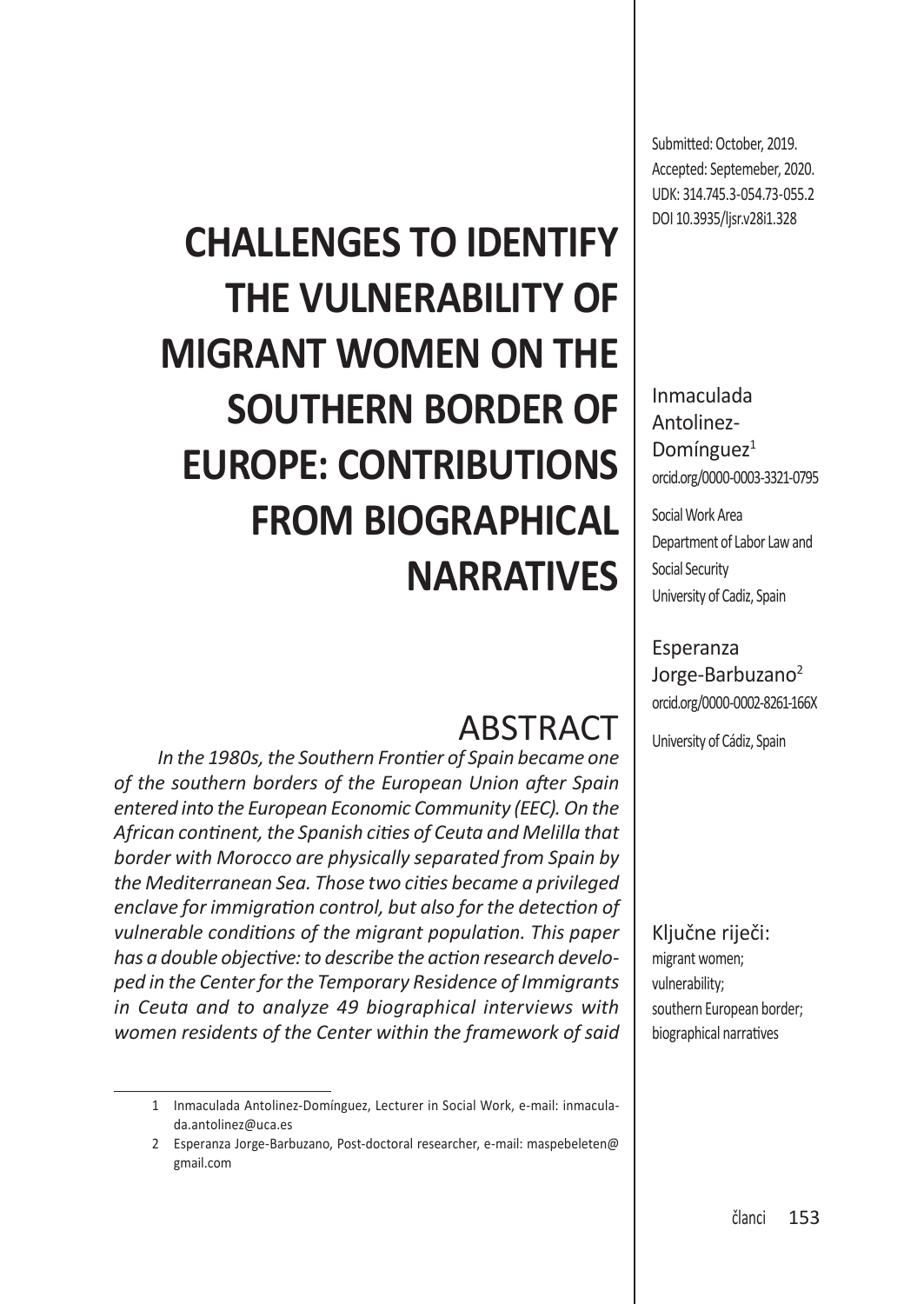*action research. The results show the diversity of situations of vulnerability in which migrant women can find themselves in this border context. Hence, it is important to rethink the intervention to avoid secondary victimization within critical and humanistic models of intervention. This work, precisely, addresses the design of a tool for biographical narratives from the perspectives of integral health and care.* 

#### **INTRODUCTION**

Over the past few decades, the migration of the African population in transit to Europe, has been crossing Morocco to reach Spain. In the 1980s, both politically and socially, migration became a current issue. With the entry of Spain into the European Economic Community (EEC) in 1986, due to its location with respect to Africa, the country became a southern European border<sup>3</sup> with the African continent.

Given the aforementioned geostrategic location of Spain, a migration policy has been developed which is aligned with the needs of Europe and which is based upon the blocking of migration routes and the increasing externalisation of its borders (Frelick, Kysel and Podkul, 2016; Rais, 2016; Papageorgiou, 2018). From the 1990s, border control led to: 1) the construction of fences in Ceuta (1995) and Melilla (1998), and the deployment of inter**-**fencing of concertina-type lines in surfaces consisting of wire with cutting edges in 2005 (Amnesty International, 2015); 2) the implementation of the «hot returns» to Morocco that implies returning those who cross into Spanish territory back to Morocco without having applied the established protocols to confirm whether or not the person is a minor or a potential asylum seeker (Spanish Ombudsman, 2016)<sup>4</sup>; 3) since the end of the 1990s, the implementation of Detention Centres for Foreigners (hereinafter, termed CIE which is the Spanish acronym) that are institutions which, in fact, exercise the deprivation of liberty, whereby those persons who have initiated a sanctioning file that can propose their expulsion from Spanish territory are retained; and 4) the Centres for the Temporary Residence of Immigrants (hereinafter, termed CETI which isthe Spanish acronym) in the Spanish Autonomous Cities of Ceuta and Melilla in 2000, which are for people who enter either of both territories in an irregular manner. The centres are conceived as mechanisms of first provisional reception, which are intended to provide basic socio-sanitary services and benefits to the group of immigrants in the facilities themselves or through referral to other centres. The detection of situations that are susceptible to asylum

<sup>3</sup> For the purpose of this article, the southern border refers to the following Spanish regions: Ceuta, Melilla, coasts of Andalusia and the Levante area, as well as the Canary Islands.

<sup>4</sup> This practice, which contravenes multiple international treaties and agreements, was legalised in the last Organic Law 4/2015, of March 30, on the protection of citizen security.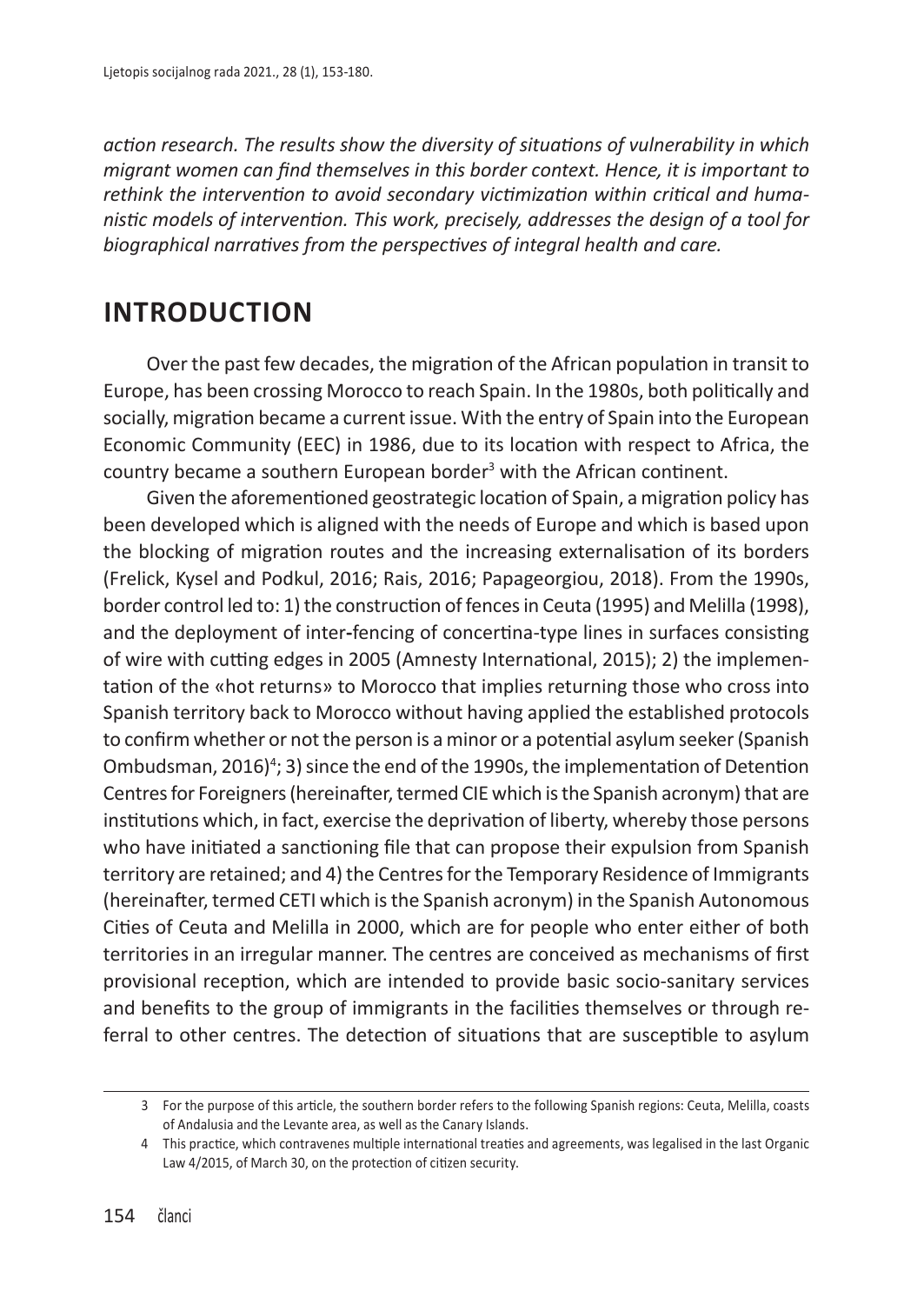applications, minorities of age or links to trafficking in human beings is included in the intervention procedures of these centres.

In this context, there has also been an increase in arrivals. Thus, in 2010 there were 3,632 entries that reached 64,120 in 2018, according to data from the Association for the Defence of Human Rights in Andalusia (APDHA, 2019). This notable increase is due, among other reasons, to 1) the increased risk involved in the central Mediterranean route, which goes to Italy from Lybia; 2) the agreements between Libya and Italy with the aim of controlling migration in the African territory, and 3) the reluctance of the Italian prime minister to receive ships carrying rescued migratory persons. On the other hand, the Eastern route has lost its flux because of the agreement signed by Turkey and the European Union (EU) in 2016, in which the country assumed migration control and interruption functions.

On the other hand, in terms of profiles, migration to Spain in the 1980s and 1990s consisted mainly of Moroccans and to a lesser extent Algerians. In the first years of the 21st century, the Senegalese population gained importance and, subsequently, othersub-Saharan countriessuch asNigeria, Cameroon and Mali(and recentlyGuinea Conakry and Ivory Coast). For the past few years, Syria has also joined the exodus as a result of the conflict in that country (APDHA, 2016).

Finally, reports from specialised organisations mention the situations of high vulnerability regarding specific locations. Some sources note the difficulties in the country of origin due to war conflicts, environmental disasters or impoverishment (Naudé, 2010). Others report the difficulties of the migratory route by land at its various crossings, including the border between Algeria and Morocco (Euro-Mediterranean Human Rights Network, 2013; Bacheletet, 2018). Some of these sources have a special focus on the human rights violations that are experienced in Morocco, with an emphasis on the consequences regarding physical and psychological health (De Haas, 2008; Doctors Without Borders, 2010, 2013; Conseil National des Droits de l'Homme, 2013;). Along these lines of reportage are those that highlight the violence, specifically against women, who are often subjected to sale, exchange, multiple aggressions and violations (Hadjab, 2017; Morcillo, de la Fuente and Sotomayor, 2017; Jorge and Antolinez, 2018). Finally, several organisations point to the southern Spanish border as an enclave of human rights violations in general (Amnesty International, 2015; CEAR<sup>5</sup>, 2017; APDHA, 2019). Hence, the aim of the present study is to pay attention to this context and to the people who must endure it. To do this, we developed an action research work. The management committee of CETI requested one of the co-authors, as a professional of a non-profit organisation (NGO) that is specialising in migration, to provide support in conducting interviews

<sup>5</sup> Spanish acronym for the Spanish Refugee Assistance Commission.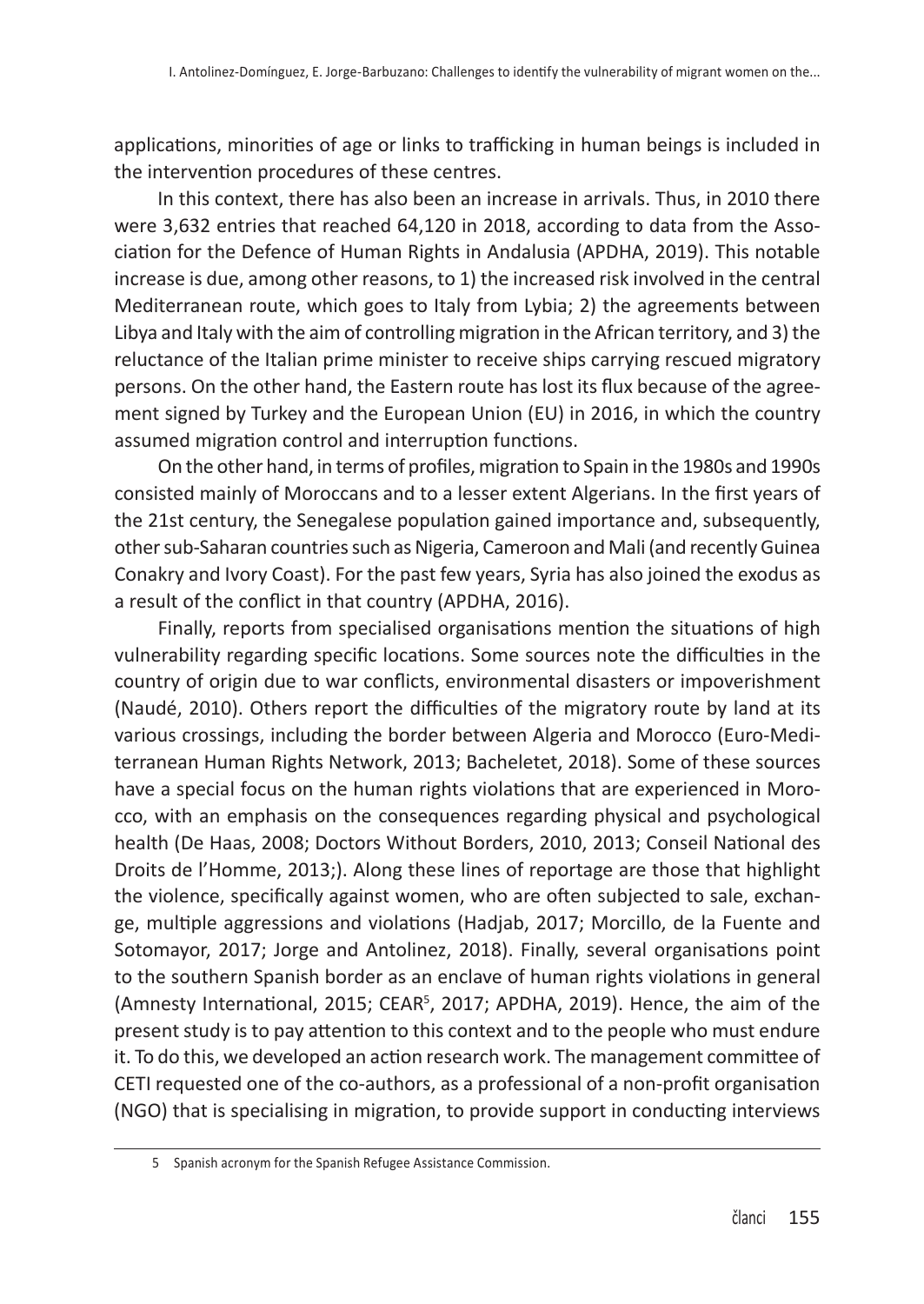that are designed with the aim of detecting situations of vulnerability of a sample of resident women.

#### **AIM AND PURPOSE**

Regarding what is stated above, we asked ourselves what kind of situations of vulnerability are experienced by women who crossthe southern border by Ceuta.On the other hand, from the point of view of the intervention, we ask ourselves how to design a tool that would allow interviews to be carried out in a short time and that would avoid possible re-victimization. After the experience of conducting biographical interviews with 49 women residing at the CETI, we proposed the analysis based on three research objectives: 1) show the challenges that the context poses for the detection of such situations of vulnerability; 2) offer results of different situations of vulnerability and, 3) make visible the contributions that a methodological proposal, that is designed for care, can offer to the interview technique.

# **The importance of detecting situations of vulnerability for the design of corresponding itineraries**

Vulnerability is a concept that is traditionally understood from the perspective of two dimensions: an external dimension related to risk exposure, and an internal dimension that is based on the ability to deal with the risk exposure. According to this logic, «vulnerable groups are then those groups that are most likely to suffer harm and, if they do suffer harm, then they recover but in a worse condition than before, or they do not recover at all» (Morondo, 2016: 210), hence the importance of generating protection strategies orstrengthening the resilience in these groups. Along these lines, Fineman (2010), based on the term «responsive state» proposes that the State must assure individuals or groups access to institutions and opportunities to strengthen resilience processes and the ability of the individuals to face vulnerability.

On the other hand, from the International Covenant on Economic, Social and Cultural Rights (1966), and the European Social Charter (1961), the category of «vulnerability state» and the term «vulnerable groups» began to be extended by being incorporated into the discourse of International organisations such as the United Nations, ECLAC or the Red Cross (Baylos, 2015). Regarding the case in the present study, the migrant population is classified as one of these groups due to, among other reasons, the limitation of social rights, which implies its potential for administrative irregularity.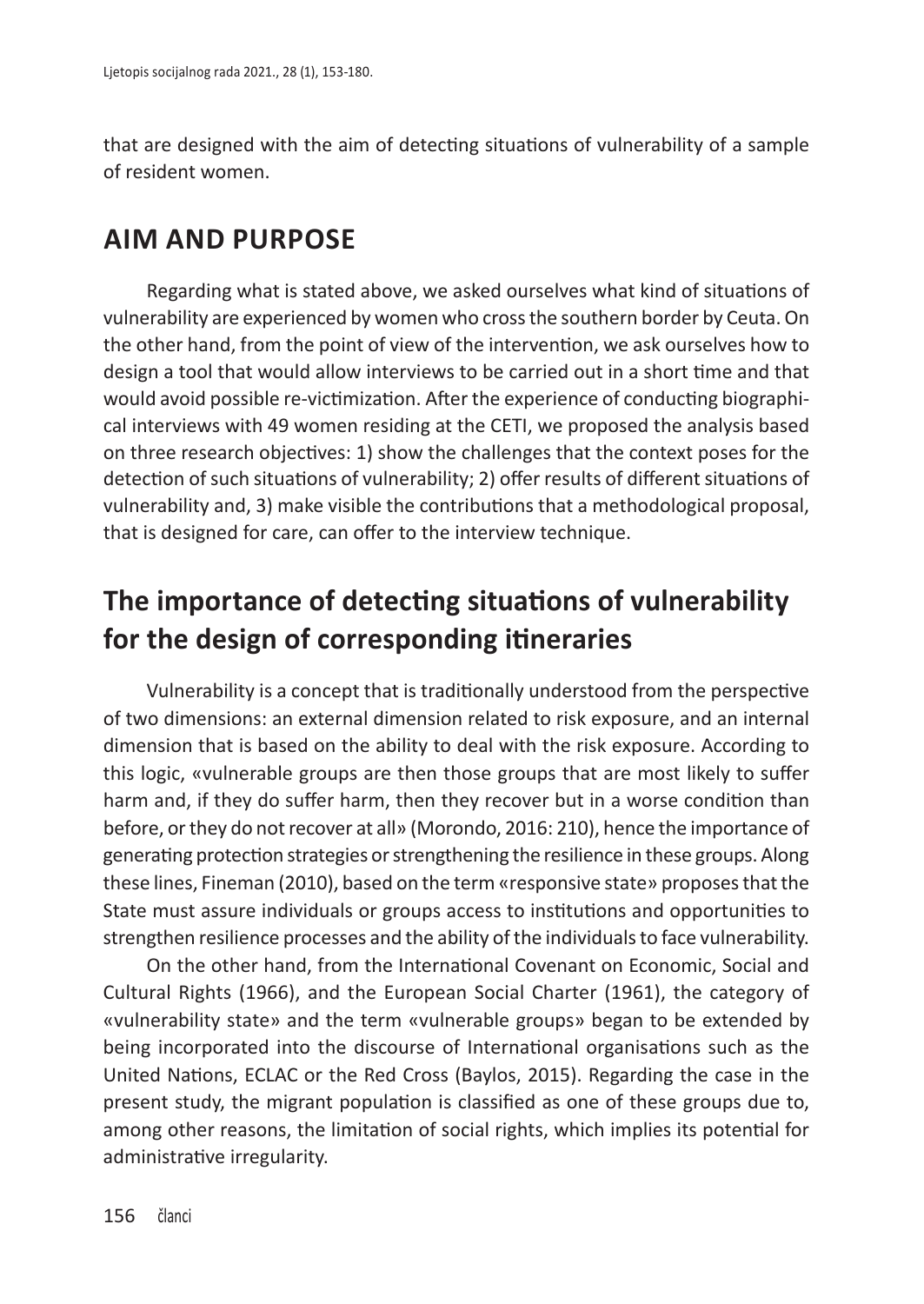Taking this into account, from the «responsive state», we can point out three institutionalised protection channels that are aimed at the migrant population in the case of Spain. One of these channels is access to a demand for international protection. According to the Geneva Convention of 1951, a person who isrecognised as a refugee is: «any person who, due to well-founded fears of being persecuted on the grounds of race, religion, nationality, political opinions, belonging to a certain social group, gender or sexual orientation, who is outside the country of his or her nationality and cannot, or because of such fears, does not want to avail himself or herself of the protection of that country».

In the European regulations concerning asylum and refuge<sup>6</sup>, minors, unaccompanied minors, disabled persons, elderly people, pregnant women, parents with only minor children, victims of trafficking in human beings, persons with psychological disorders and persons who have suffered torture, rape or other serious forms of psychological, physical or sexual violence would be identified as being particularly vulnerable. On the other hand, both General Recommendation No. 19 ofthe CEDAW Committee, DEVAW and the Inter-American Convention to prevent, punish and eradicate violence against women admit that violence against women does occur, both in the public and private spheres, and that «the State is responsible for this type of violence when it is exercised by a non-state agent and due diligence is not taken by implementing the necessary measures to prevent, investigate and punish any act of violence against women» (Miguel, 2016:175). Hence, in the Spanish context, Law 12/2009, of 30 October, regulating the right to asylum and subsidiary protection incorporates persecution for reasons of gender and sexual orientation (Art. 3), but without specifying the reasons that would express some mention of particularly vulnerable groups such as minors and victims of human trafficking.

The second channel of institutionalised protection is aimed at precisely those individuals who are possible victims of trafficking in human beings, a crime within which the following must occur:

..the recruitment, transportation, transfer, harbouring or receipt of persons, by means of the threat or use of force or other forms of coercion, of abduction, of fraud, of deception, of the abuse of power or of a position of vulnerability or of the giving or receiving of payments or benefits to achieve the consent of a person having control over another person, for the purpose of exploitation. Exploitation shall include, at a minimum, the exploitation of the prostitution of

<sup>6</sup> Article 20.3 of Directive 2011/95 / EU; Directive 2013/32 / EU; Directive 2013/33 / EU; Regulation 603/2013 / EU on EURODAC and; Regulation 604/2013 / EU on the determination of the Member State responsible for examining the application (Dublin III).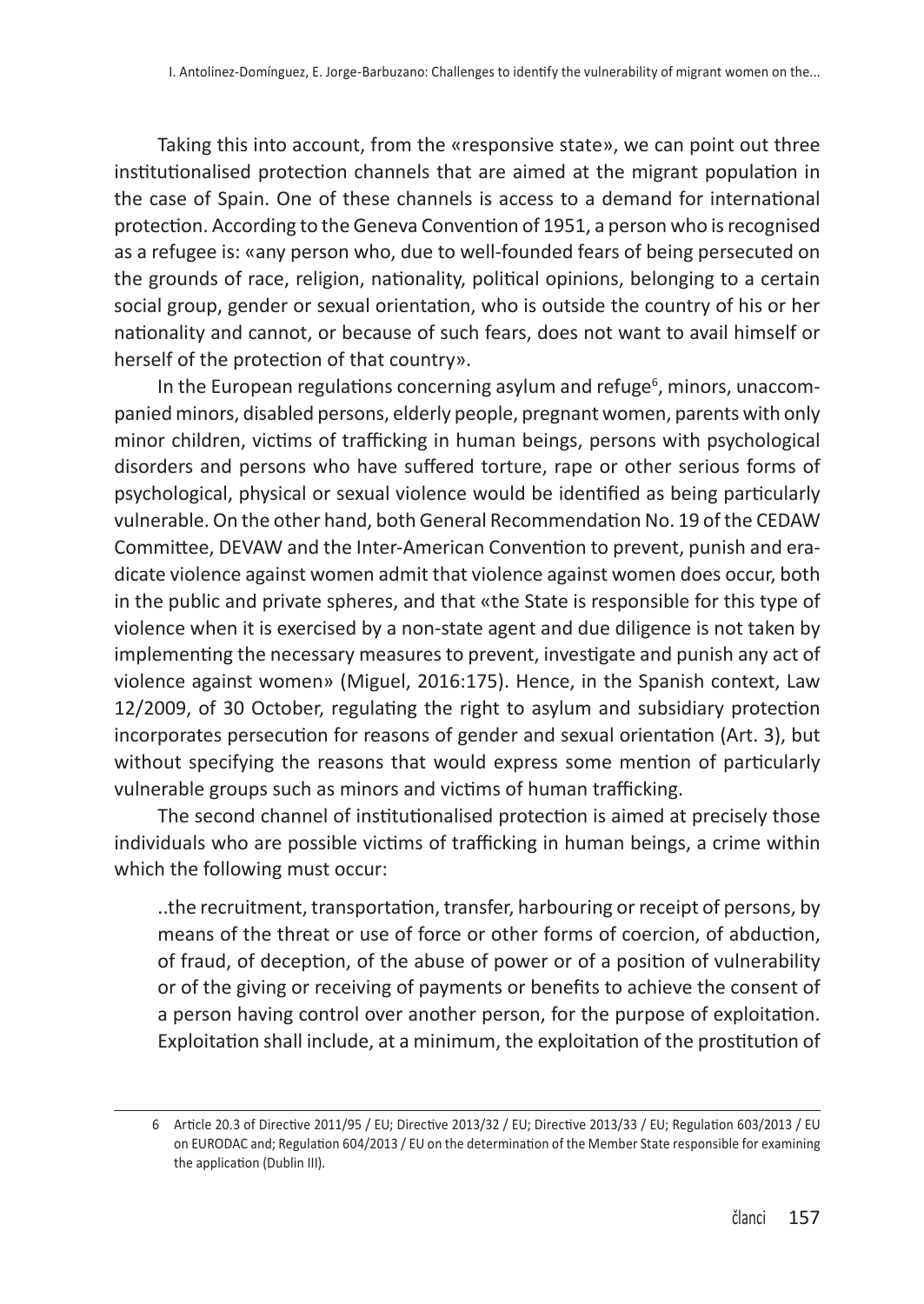others or other forms of sexual exploitation, forced labour or services, slavery or practices similar to slavery, servitude or the removal of organs<sup>7</sup>...

In the Spanish context, following the Framework Protocol for the Protection of Victims of Human Beings of the «Ministry of the Interior» (hereinafter, the Framework Protocol), the agents that can identify a person as a victim of trafficking are the Law Enforcements, and it is essential that the victim should tell their life story. Social organisations can detect possible victims, in addition to providing the information they deem necessary, accompany the victims and offer them adequate resources pertaining to the comprehensive assistance proposal they need. Once identified, the person has the possibility of accessing the recovery and protection channels that, according to article 59bis of Organic Law 4/2000, of 11 January, on the rights and freedoms of foreigners in Spain and their social integration, would be summarised in: 1) comprehensive assistance for physical, psychological and social restoration; 2) the granting of a period of recovery and reflection; and, 3) the issuance of a residence permit when the competent authority considers it necessary for the victim to stay in the territory. However, one of the most harshly criticised facts is precisely that, in practice, access to these measures can only be guaranteed as long as the possible victims agree to collaborate in the investigation and act as witnesses in the legal proceedings against their human traffickers (Spanish Ombudsman, 2012). The second way, due to any personal situation, is more difficult to access. Thus, according to the figures of the Intelligence Centre against Terrorism and Organised Crime, in Spain only 5.7% of people detected at risk were identified as victims of trafficking for sexual exploitation in 2017.

Finally, the third channel would be the one that is directed towards a migrant population of unaccompanied minors. The Framework Protocol on certain actionsin relation to Unaccompanied Foreign Minors(13 October, 2014) definesthem as «the foreigner under the age of eighteen years who is a national of a State to which the EuropeanUnion regime does not apply, and who arrivesin a Spanish territory without an adult who is responsible for them». From the assumption of the best interests of the child, different actions can be carried out. On the one hand, the return of the child to his country of origin, with his family if possible, or on the other, delivery of the child into a protection centre. Other channels, once the «Fiscal Ministry» and the «Child Protection Service» were informed, would be the processing the request for asylum by the minor; the identification of the minor at risk and/or their link to human trafficking; or the declaration of the situation of helplessness, where the pro-

<sup>7</sup> Protocol to Prevent, Suppress and Punish Trafficking in Persons Especially Women and Children, supplementing the United Nations Convention against Transnational Organized Crime, 2000, Article 3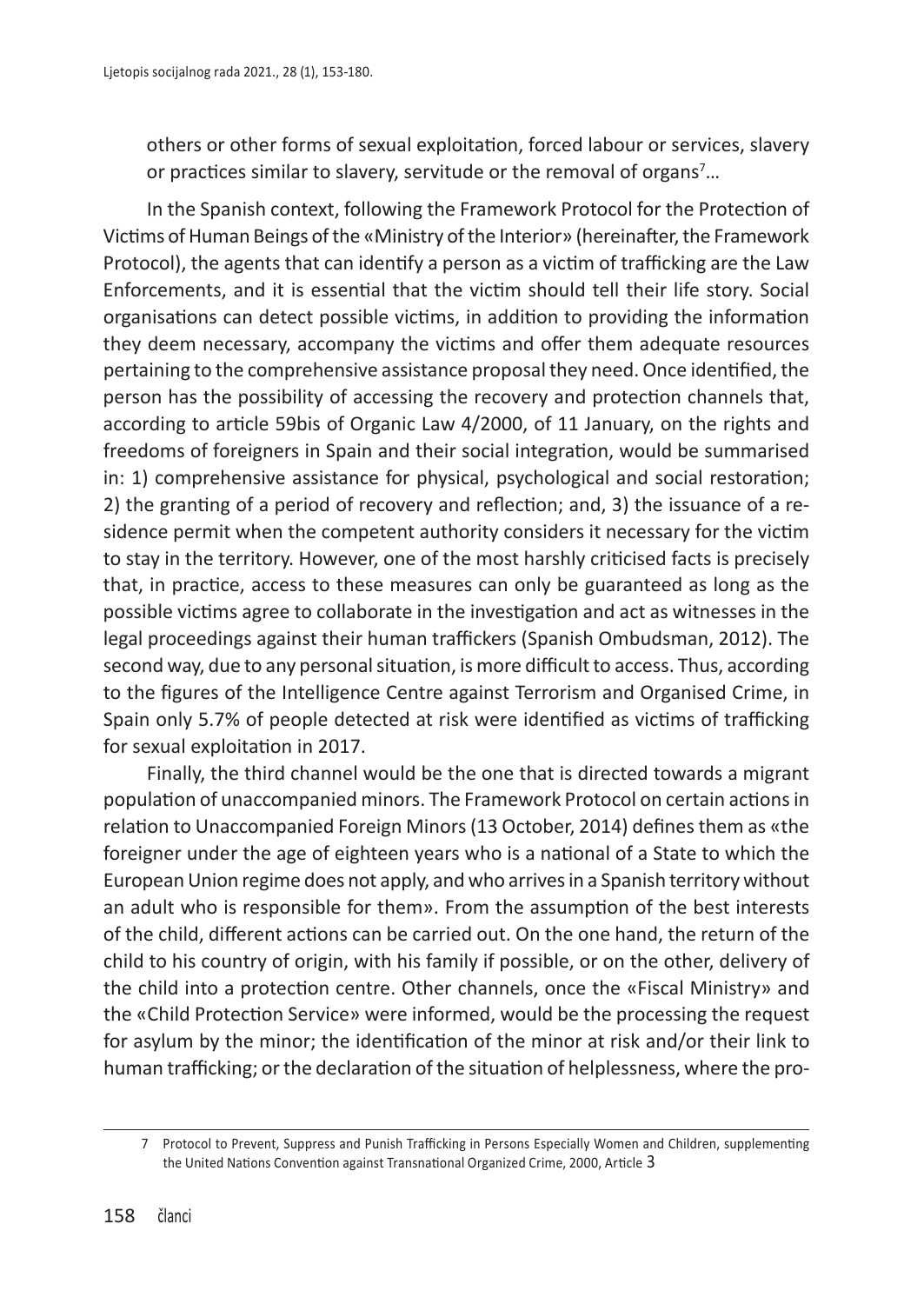tection of the minor would be assumed by a public entity, thus accessing a specific protection situation.

# **The case of the CETI in Ceuta: Challenges in detecting situations of vulnerability**

The Autonomous City of Ceuta and the Autonomous City of Melilla are two Spanish territories which are located in the north of the African continent and are bordering with Morocco (Figure 1). These two cities are surrounded by a fenced perimeter that is under border control. Likewise, both cities are separated from the Iberian Peninsula by the Mediterranean Sea, which facilitates a geographical confinement for the migrant population. Both are a key point of entry to Spain on the Western Mediterranean Route.



Figure 1. Ceuta and Melilla map<sup>8</sup>

As aforementioned, every migrant who enters an Autonomous City in an irregular manner is transferred to the CETI. Due to the exceptional situation of confinement experienced in Ceuta in general, and in the CETI in particular, the time that a migrant spends in the institution is especially important in order to be able to detect any situation of vulnerability that would allow an individual to access an itinerary of protection.

<sup>8</sup> Source: https://www.opensocietyfoundations.org/voices/why-violence-flaring-europe-s-border-crossings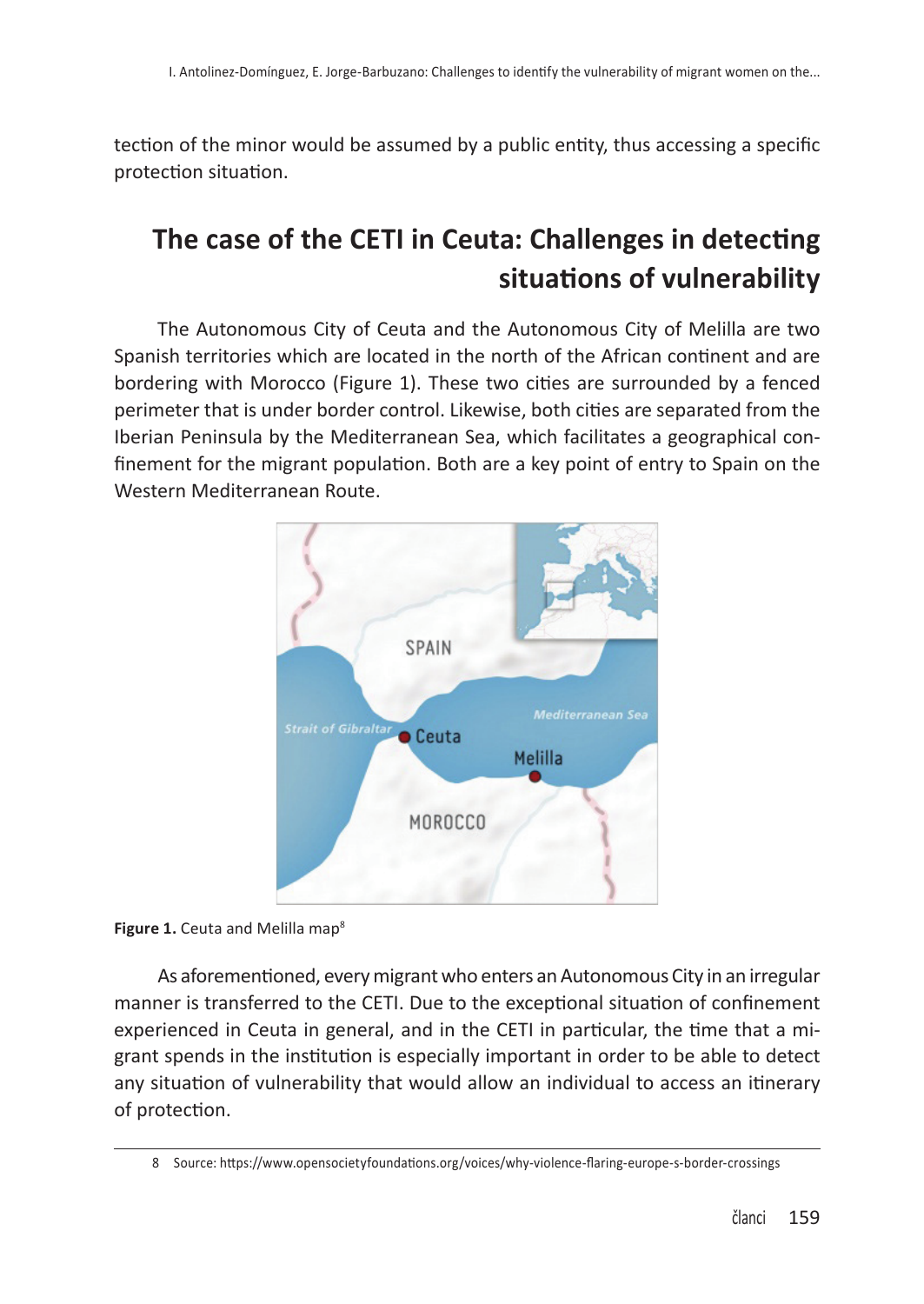The technical team of the CETI, together with the social organisations that work in the centre, undertake interviews and hold workshops to inform the residents of the centre about their rights and to favour the detection and transfer to specialised resources of those individuals who are considered to be in a situation of «vulnerability». In this context, the term "vulnerable" means any person with special care needs, either because of his or her state of health, personal or family circumstances, circumstances that make him or her a possible asylum seeker, or his/her possible identification as a victim of trafficking. Transfers to the peninsula are made via host resources that are managed by NGOs within the framework of the Humanitarian Attention Program<sup>9</sup>. In the case that a minor is detected, he or she would follow the aforementioned procedure for his or her protection.

Although the CETI of Ceuta could be an exceptional space for the detection of this type of circumstances, the data reveal that there are still important challenges that require reporting, and these are presented below.

### **Asylum requests are blocked by the exception status of Ceuta**

As reflected in several reports (CEAR, 2014, 2017; Amnesty International, 2015, 2016; APDHA, 2018), the number of asylum concessions made in the context is barely significant. As noted by the above literature, if asylum is requested in Ceuta, even if an individual has been admitted for processing, that person is not allowed to move to the peninsula. For thisreason, from 2010 to 2017, 15 sentences of Superior Courts of Justice of Madrid and Andalusia were issued, thus affirming that asylum seekers «may be subject to identity and document controls, but in no case may such causes prevent their right of free movement» (CEAR, 2017:23). Due to thisfact, only 11.6% of the individuals who were residents in the CETI were asylum seekers, and none of them were sub-Saharan (CEAR, 2017:24). Likewise, at the asylum office that opened in March 2015 at the El Tarajal border post in Ceuta, no request for asylum was registered through the border procedure.

However, according to the Spanish UNHCR committee, «70% of people from sub-Saharan Africa who try to jump the fence could be asylum seekers» (Migreurop and GADEM, 2015:50). The distinction that has been created between economic migrants and refugees seems to have its highest expression at the southern European border. Thus, in relation to dark-skinned African people, «in the place, the Spanish

<sup>9</sup> Royal Decree 441/2007, of 3 April, which approves the regulations governing the direct giving of grants to entities and organisations that carry out humanitarian assistance actions for immigrants (BOE 19/4/2007).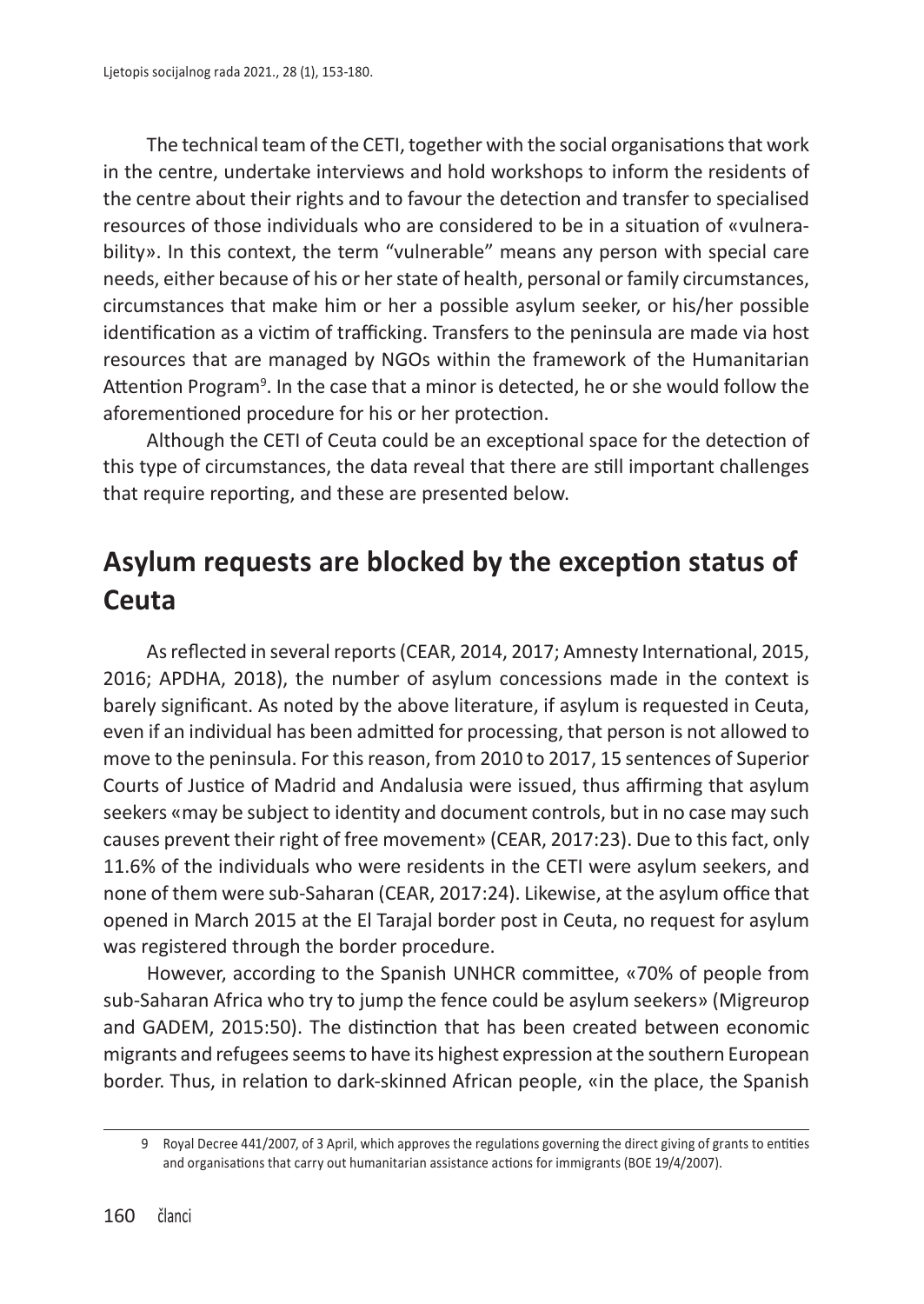authorities do not consider them as people in need of international protection and therefore they justify rejections at the border» (APDHA, 2016:30). In this way, situations of persecution, escaping natural disasters or conflicts as serious as those that plague Somalia, South Sudan, Mali, Nigeria or the Democratic Republic of the Congo are all avoided.

# **Constraints on the use of speech that would especially affect potential victims of trafficking**

On the other hand, no data exist regarding identification by the police of victims of trafficking in the CETI of Ceuta (CEAR, 2017). In order to understand this fact, we consider it important to note the role that «speech constraints» can play in this context (Antolinez and Jorge, 2018) and which can be summarised as:

- a) It is essential to avoid or minimise the re-victimisation that may result from the evocation of the painful episodes that we locate in their stories. It is noteworthy that it is precisely these episodes that are requested to be narrated in order to be identified as "victims" of trafficking and to be provided with access to assistance and protection.
- b) It is common to find testimonies that indicate that an individual is forbidden to tell some part of their experiences or to provide specific information about people or places. The threat is directed towards the relatives of the individual at the origin or at the destination, and towards the individuals themselves. Again, these data are given greater importance by the Law Enforcements for the prosecution of the crime.
- c) Specifically in the case of potential victims of foreign origin, the administrative situation of irregularity is an added factor regarding their vulnerability at their destination, and which may lead to a failure by the individual to initiate a police-driven process because the individual is in fear of being deported.
- d) In the case under study, we add the location as a speech constraint. One of the difficulties for women to perceive themselves as victims of trafficking is that, although they may have experienced aggression and sexual violence along their route, they may have not yet experienced any exploitation because Ceuta is not a final destination for them. In addition, the coexistence in the CETI of the possible victims of trafficking with the people who control them within the network creates a situation where the individual cannot significantly rely on a security framework.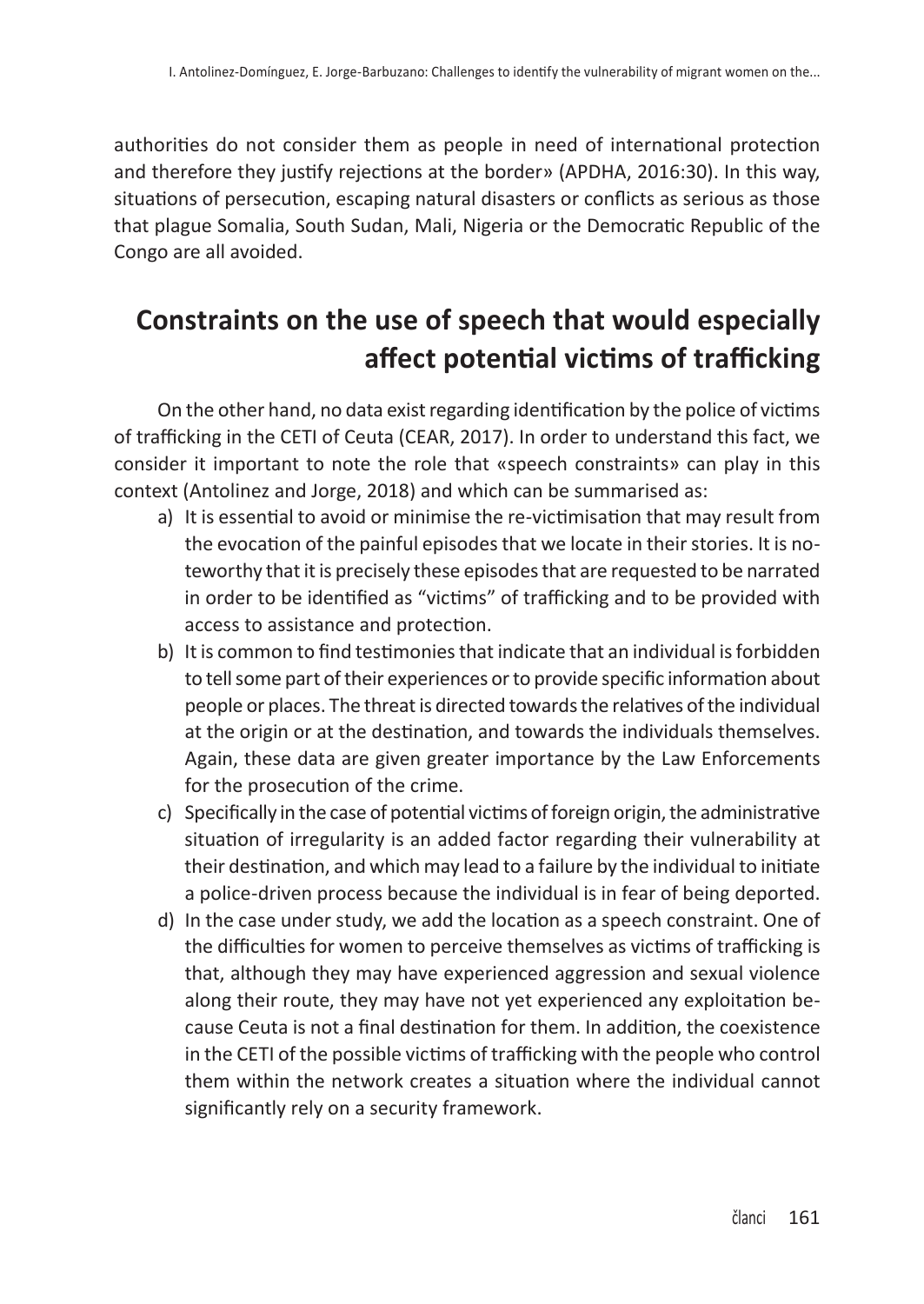### **The difficulty in recognising a minority group**

Many unaccompanied minors are sub-Saharan who declare themselves as being of legal age in order to avoid being made available to the child protection services in Ceuta. The age of majority allows them to be referred to CETI, whereby they will be presented with more opportunities of being transferred to other parts of Spain within the aforementioned Humanitarian Attention Program. In addition, criticisms are added regarding the identification mechanismsthat are used on minority groups by way of a bone test using magnetic resonance imaging (MRI) to determine migrant age. This methodology has been widely questioned by the scientific community, as well as by UNHCR (2009), with a warning about its lack of precision by not accounting for racial, ethnic, nutritional, environmental, psychological and cultural aspects that influence development and child growth.

Finally, Amnesty International (2016) indicates those cases in which young women do not recognise themselves as being minors while they are linked to human trafficking networks. The subsequent transfer of such minors to the peninsula, as with any other migrant of legal age in an irregular situation (but without any protection), creates the increased risk of the exploitation of an individual who has been located by the networks.

## **METHODOLOGY**

Taking into account these challenges, the present study has led us to explore the methodological tools that could support the processes of detecting situations of vulnerability, regarding the aforementioned protection categories.

In this work, we focus on a qualitative analysis of the information that was produced during 49 interviews with migrant women who were residing in the CETI in Ceuta<sup>10</sup>. These interviews were carried out between 3/8/2016 and 29/9/2016 at the request of the CETI management to an NGO professional who is also a co-author of the present paper.

The specific aim of the present study was to locate the necessary indicators for the detection of situations of vulnerability. For this, it was proposed to hold meetings with women in the form of interviews. The duration of the interviews was 1

<sup>10</sup> At all times, the undertaking of the present study has received the informed consent of the individuals who are involved and the participating institution, with the assumption that the results shall be presented solely for scientific purposes and for the improvement of professional practice. Likewise, from the beginning, a commitment was assumed both with the institution and with the participating women to safeguard the anonymity and personal data of the women interviewed. Finally, the interviews were analyzed for scientific research purposes when the CETI management authorized it, hence the writing of this document took 2 years after the interviews were carried out.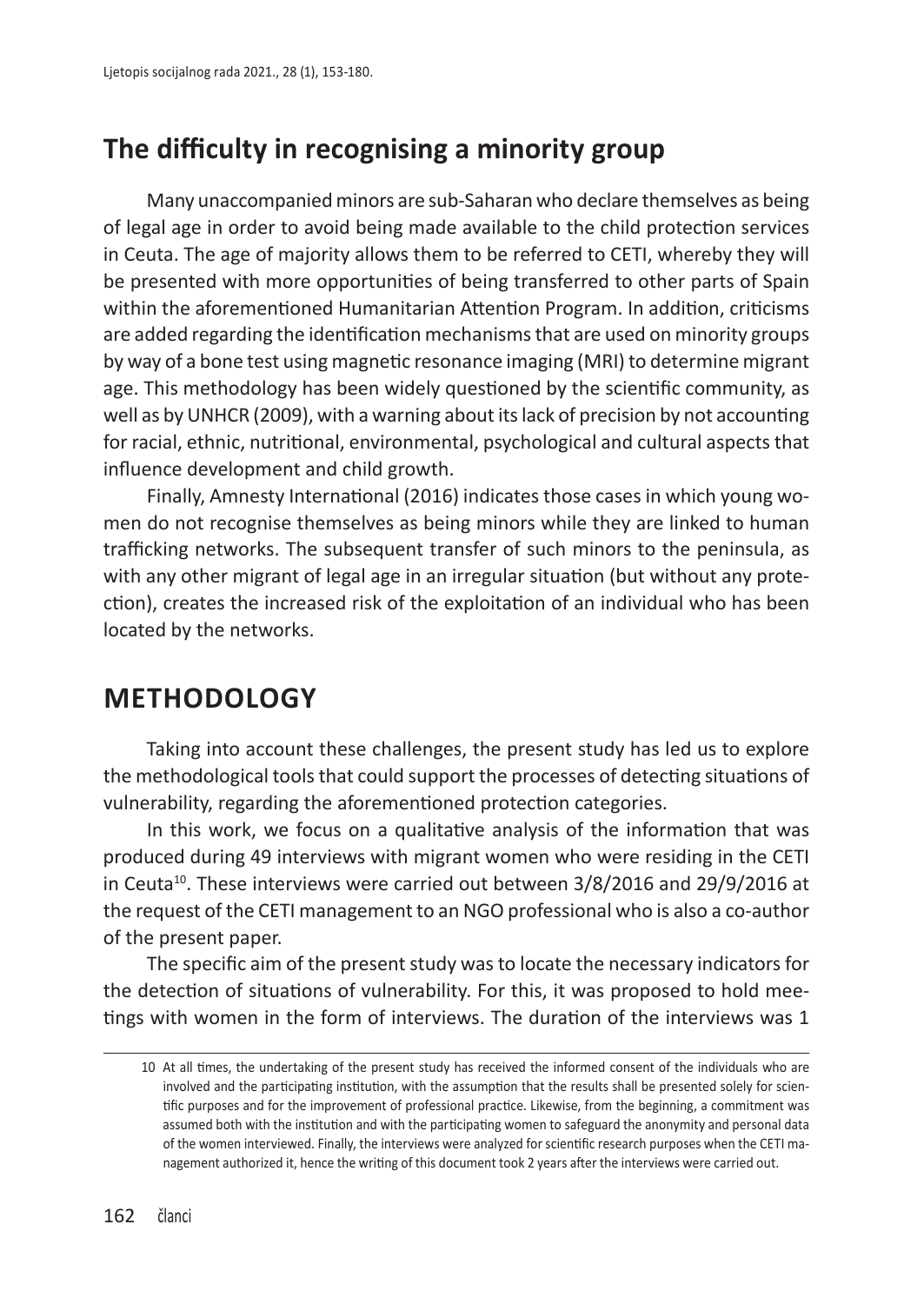to 2 hours in a private space. The selection was made directly by the CETI given the criteria that the woman presented indicators of vulnerability in the first interview with her. Likewise, there was a coordinated work of both other CETI units and the social organizations that work within it, as we will mention later. The characteristics of the people who were interviewed are shown in Table 1.

|                                            |                                                                 | Freq.          | Percentage                                                                                                                                 |  |
|--------------------------------------------|-----------------------------------------------------------------|----------------|--------------------------------------------------------------------------------------------------------------------------------------------|--|
| <b>NATIONALITIES</b>                       | Guinea Conakry, West<br>Africa                                  | 37             | 75.51%                                                                                                                                     |  |
|                                            | Nigeria (or suspected<br>of being from<br>Nigeria), West Africa | 10             | 20.40%. 1 identified as being<br>Nigerian; 3 claim to be from Malawi;<br>3 from Sudan; 1 from Liberia; 1 from<br>Kenya, and 1 from Eritrea |  |
|                                            | Syria, Middle East                                              | $\mathbf{1}$   | 2.04%                                                                                                                                      |  |
|                                            | Ivory Coast, West<br>Africa                                     | 1              | 2.04%                                                                                                                                      |  |
|                                            | $18 - 24$                                                       | 33             | 67.34%.                                                                                                                                    |  |
|                                            | $25 - 29$                                                       | 7              | 14.28%                                                                                                                                     |  |
| <b>AGE</b>                                 | $30 - 35$                                                       | 6              | 12.24%                                                                                                                                     |  |
|                                            | $+35$                                                           | $\mathbf{1}$   | 2.04%                                                                                                                                      |  |
| <b>ECONOMIC</b><br>SITUACION <sup>11</sup> | <b>Poverty Conditions</b>                                       | 36             | 73.46%                                                                                                                                     |  |
|                                            | Modest Standard of<br>Living                                    | 8              | 16.32%                                                                                                                                     |  |
|                                            | No data                                                         | 5              | 10.20%                                                                                                                                     |  |
| <b>EDUCATION</b><br><b>LEVEL</b>           | No studies                                                      | 11             | 22.44%                                                                                                                                     |  |
|                                            | Primary                                                         | 22             | 44.89%                                                                                                                                     |  |
|                                            | Secondary                                                       | 10             | 20.40%                                                                                                                                     |  |
|                                            | High school                                                     | 2              | 4.08%                                                                                                                                      |  |
|                                            | University                                                      | 2              | 4.08%                                                                                                                                      |  |
|                                            | No data                                                         | $\overline{2}$ | 4.08%                                                                                                                                      |  |
| <b>RELIGION</b>                            | Muslim                                                          | 37             | 75.51%                                                                                                                                     |  |
|                                            | Christian                                                       | 9              | 18.36%                                                                                                                                     |  |
|                                            | No data                                                         | 3              | 6.12%                                                                                                                                      |  |
| <b>TOTAL</b>                               |                                                                 | 49 women       |                                                                                                                                            |  |

**Table 1.** Profiles of women interviewed in the CETI in Ceuta

11 The category of «Poverty Conditions» refers to the situation when respondents used the term to describe their situation at source. The category of «Modest Standard of Living» refers to a situation of deprivation in context, but such situations are not defined by the person as Poverty Condition.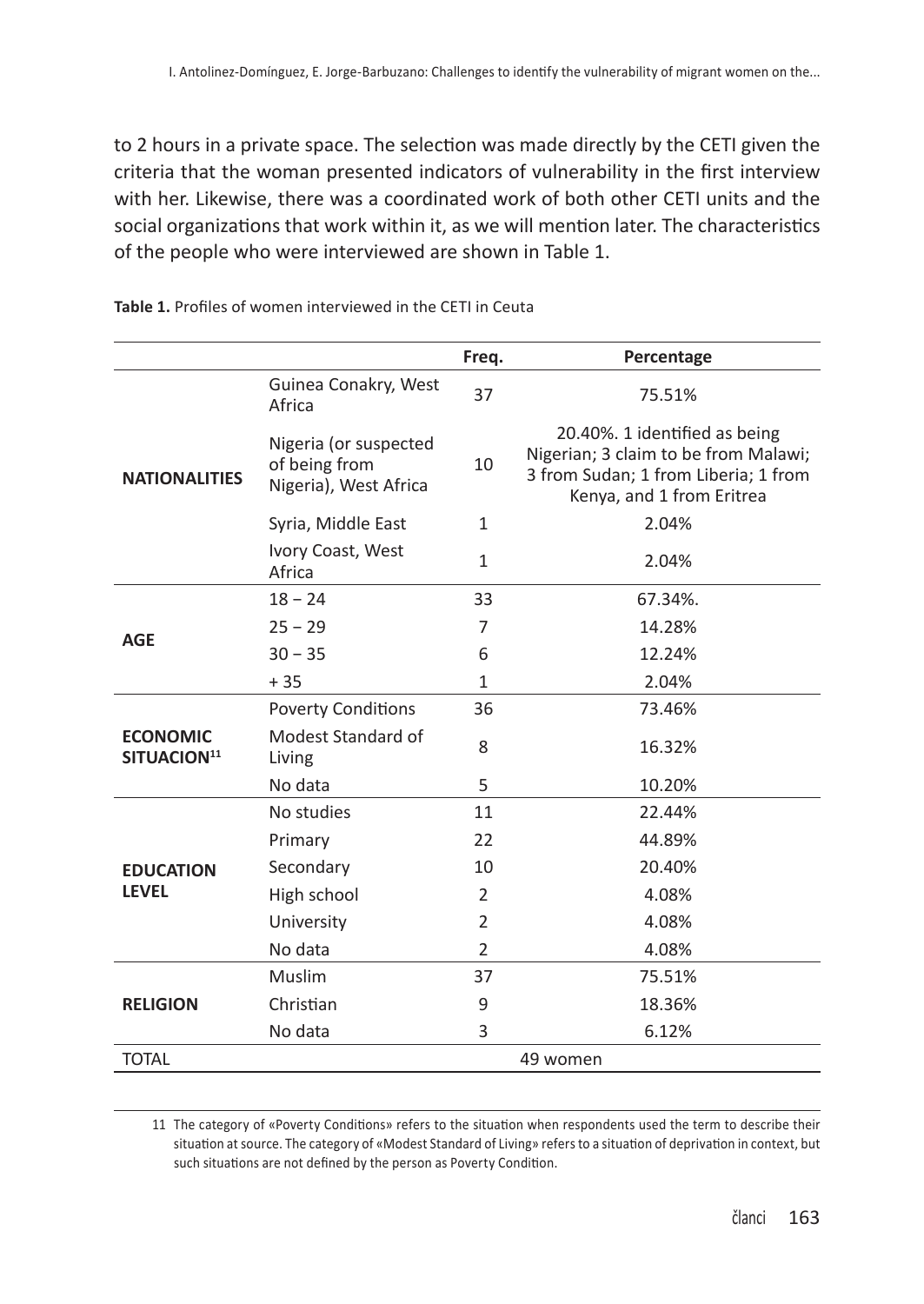It is noteworthy that in the CETI in Ceuta, there can be no minors since they would go to a specialised centre. Likewise, the centre had the proper personnel with responsibility for detection and accompaniment in asylum cases. Therefore, the aim atthe time of analysing the information in thisstudy was placed on the need to detect possible situations of trafficking in human beings, an issue for which the institution was also becoming prepared in 2016.

To do this, we designed a model card that would allow us to locate cases that are susceptible to intervention, by using the indicators for identification of victims of human trafficking that are established in the Framework Protocol. This tool, in turn, proposes to avoid secondary victimisation by favouring a narrative accompaniment process based on care (Noddings, 1988), addressing the experiences of participants from an integral health perspective, rather than risking any potential personal damage to the individual. The file itself allowed, to the best of our knowledge, a first systematisation of the discourse in a structured manner (McAdams, 1993) (See Figure 2). With these criteria, we sought to achieve the following:

- a) Facilitate the ordering of the life story by using chapters with a timeline and three human silhouettes that represent the person interviewed in their country of origin, during the journey, and at the time of the interview.
- b) In the specific case of trafficking in human beings, every indicator that appears in the Framework Protocol will be collected (this would be mostly through pictograms, combined with text). In this way, it would be easierto understand the card by using simple icons, while allowing the interview to be guided not only in temporal terms, as indicated in the previous section, but also in terms of the key facts or milestones in the trafficking (recruitment, border crossing, documentation, contacts in Europe, etc.).
- c) The fact that the route we propose to adopt concerning the lives of the individuals is focused on how their bodies are at each stage (in their origin, their pathway, and their current situation), in terms of integral health. This allows us to approach other indicators that are proposed to locate and draw in the silhouettes such factors as diseases, damages, care, or the people who allowed them such care or exercised such damage. Starting from episodes by using human silhouettes allows us to detect those individuals to whom the troubles were directed, and the individuals who were linked to any problems; the aggressions experienced in their origin, their pathway and in their current situation; pregnancies and/or abortions; the economic situation in their origin and the possibility of access to hospitals, etc. On the other hand, it allows a first approximation of what health needs may be requiring attention, and if the individual considers it to be appropriate, in which case they can be referred to the CETI medical team.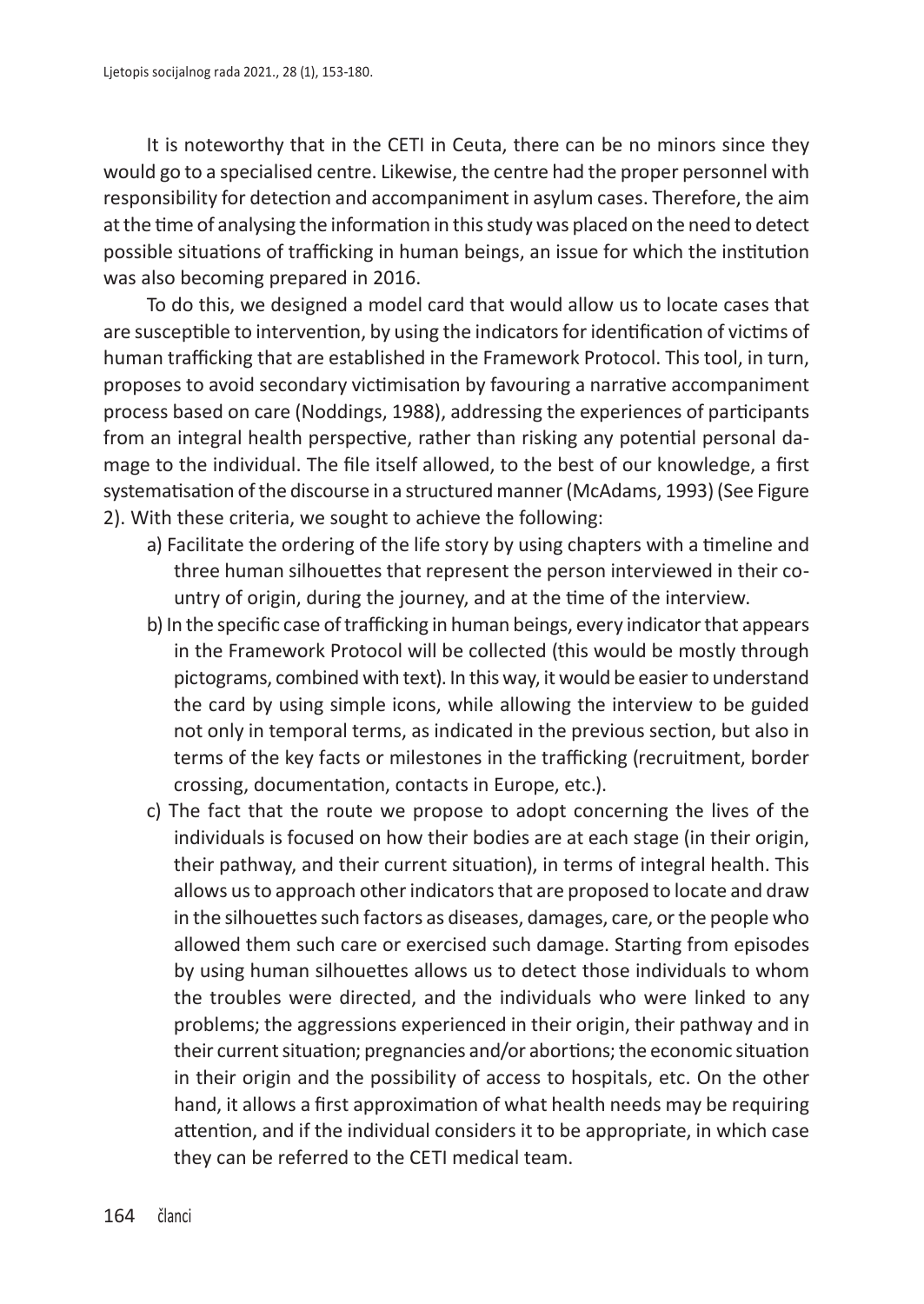- d) Reduce the risk that we might place women in when we ask them to tell us their stories, since these women and their possible controllers do not conceive of this session as a space for the detection of trafficking in human beings, but as a review of their health and physical conditions. To this we must add that the CETI also hasthe support of a psychologist to accompany people during their stay.
- e) Cover the various levels of training in verbal or written expression that women have, with translation support in their mother tongue, and with the use of language forms that include plastic or iconographic means.



**Figure 2.** Sample card based on the indicators for identification of victims of human trafficking of the Framework Protocol

In this process, with the participation of the facilitator each woman produced her file in individual sessions through verbal narratives (oral and written) and visual narratives (drawings), and with the support of a CETI interpreter. The final result of the file is the story as a largely written document that can be analysed. These files were systematised, analysed and contrasted with others, by the members of the technical team of the CETI itself (a lawyer, a doctor and two social workers), as well as by the mediators of one of the NGOs (Cruz Blanca Foundation) that held weekly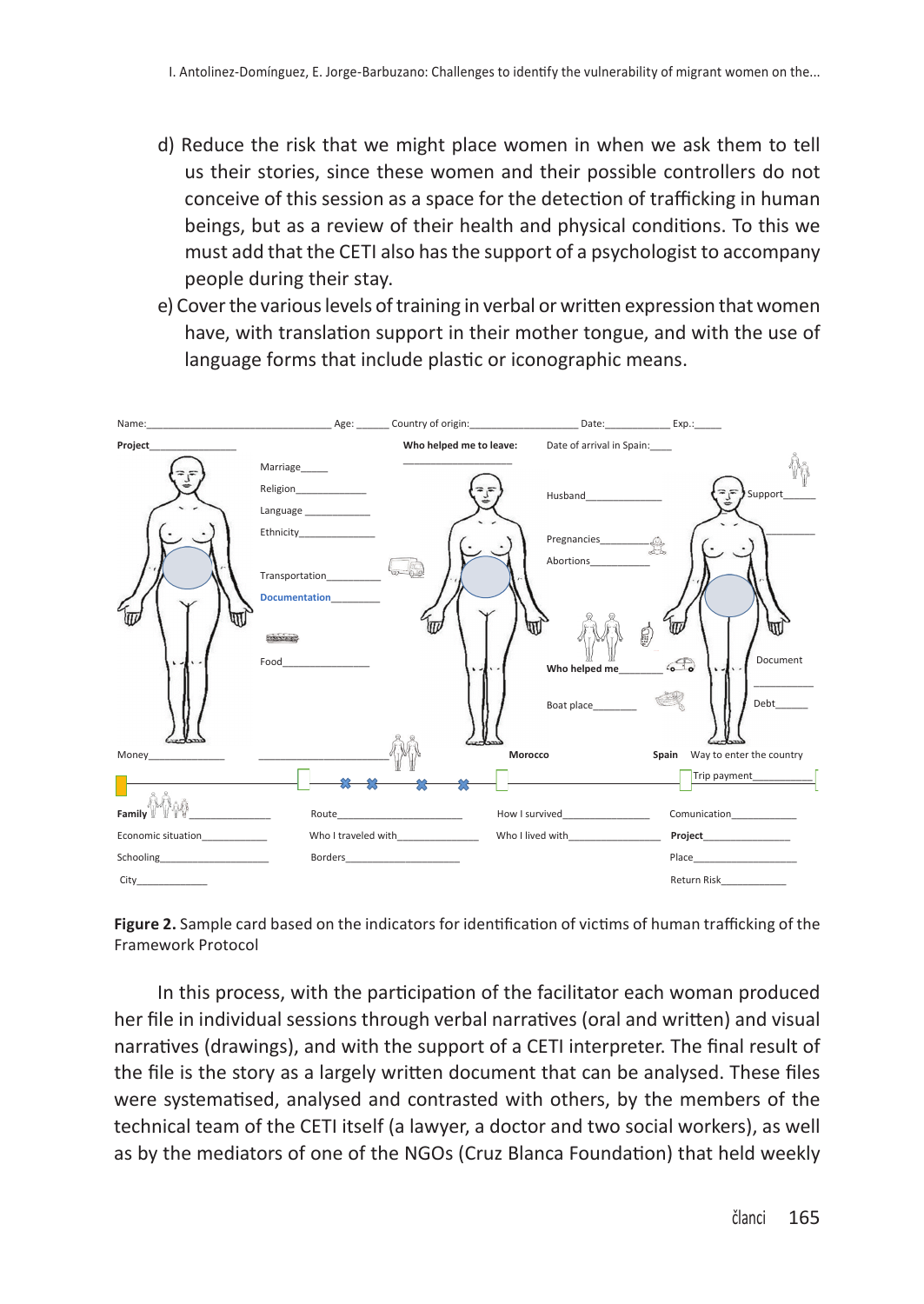group workshops with residents, thus ensuring the proper triangulation of information (Gibbs, 2012). From the intervention approach that this work has, coordination with NGOs was also essential. For example, if it was detected that any of the women could exercise the role of controlling others, the social organization that carried out activities in the CETI was notified so that they could pay special attention to these possible indicators.

#### **RESULTS AND DISCUSSION**

Regarding the double objective of the research and action of the present study, at the time of the scientific analysis of the information, we began from the axial and open coding of the interviews (Charmaz, 2005) with respect to the warning signs of diverse situations of vulnerability.

Initially, we focused specifically on the detection of cases of possible victims of human trafficking. However, the interview model itself, based on comprehensive health and care, allowed us to locate other cases such as: a) having suffered female genital mutilation; b) fleeing from or having experienced a forced marriage; c) having experienced intra- and extra familiar sexist violence; or, d) having experienced sexual violence or other forms of violence along their migration route. These indicators, to which should be added: e) the violation of social norms or customs; f) forced sterilization; and g) sexual orientation and identity, are especially indicated in the work of Miguel (2016.) in an analysis of international protection and asylum processes from a gender perspective, hence, we find these to be of special importance.

Finally, we use the Atlas.ti 6.0 qualitative data analysis and research software to encode this information, thus obtaining code relationships, as well as their frequency and quantification (See Tables 2 and 3).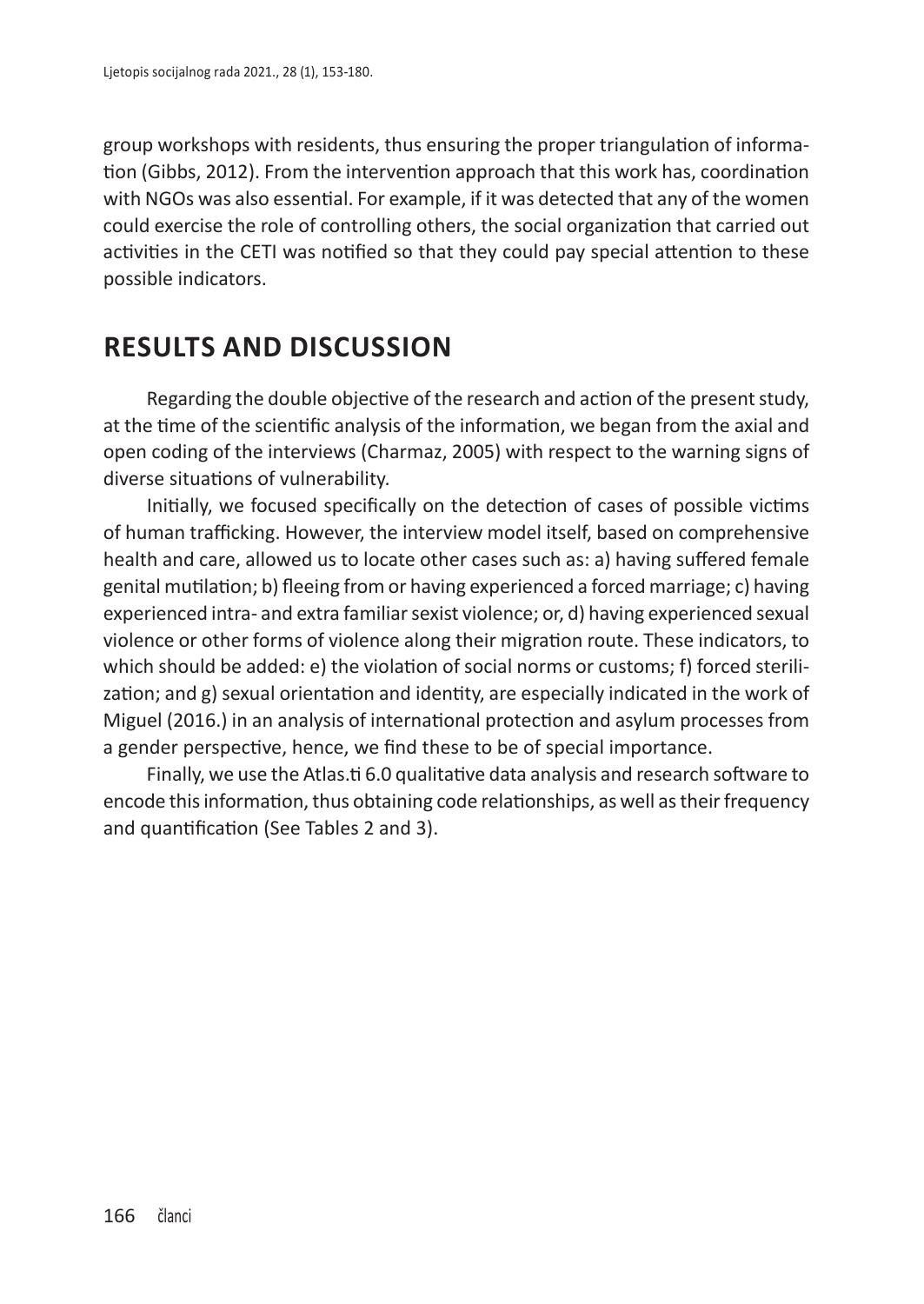**Table 2.** General indicators for identification of victims of human trafficking from the Framework Protocol**<sup>12</sup>**

| <b>STAGE</b>                                                                          | <b>INDICATORS</b>                                           |    | %     |
|---------------------------------------------------------------------------------------|-------------------------------------------------------------|----|-------|
| <b>RECRUITMENT</b>                                                                    | Vulnerable context in origin.                               |    | 89.78 |
|                                                                                       | Did not organise the voyage / did not know the<br>route.    |    | 87.75 |
|                                                                                       | Kidnapping, sentimental relationship, friendship.           | 26 | 53.06 |
| <b>TRANSPORTATION,</b><br><b>TRANSFER,</b><br><b>HARBOURING and</b><br><b>RECEIPT</b> | No documentation or hold false documentation.               | 42 | 85.71 |
|                                                                                       | Accompanied by someone who helped them to<br>cross borders. |    | 81.63 |
|                                                                                       | Difficulty in managing languages.                           | 49 | 100   |

**Table 3.** Indicators of situations of vulnerability based on the analysis of the interview cards

| <b>INDICATORS</b>                           | Freg. | %     |
|---------------------------------------------|-------|-------|
| Possible victim of trafficking              | 41    | 83.67 |
| Female genital mutilation                   | 25    | 51.02 |
| Sexual violence on the voyage <sup>13</sup> | 25    | 51.02 |
| Forced marriage                             | 17    | 34.69 |
| Male violence at the origin                 | 13    | 26.53 |
| Another type of violence at the origin      | 5     | 10.20 |
| Possibility of being a minor                | 10    | 20.4  |

<sup>12</sup> In the table there are indicators that we do not include. «Recruitment» does not include «I had false information about living / working conditions» because, despite the presumption of its existence in most of the individuals, until they reach their final destination this cannot be confirmed. «Transportation, Transfer, Harbouring and Receipt» does not include «Social isolation from family or friends» because in the CETI the individuals share space with other individuals with whom they can have some family life or friendship, but we do not infer networks security as it coexists with the presence of controllers. It also does not include «Do not freely decide your place of residence and/or work» since the individuals have not yet reached their final destination. Finally, we do not include «Exploitation» indicators that are included in the Framework Protocol since, as aforementioned, this has not normally occurred when the individuals were in the CETI in Ceuta.

<sup>13</sup> The exposed results respond to what is explicitly expressed by women. However, if we inspected the bodily samples or the previous experiences of other women, this percentage could be higher.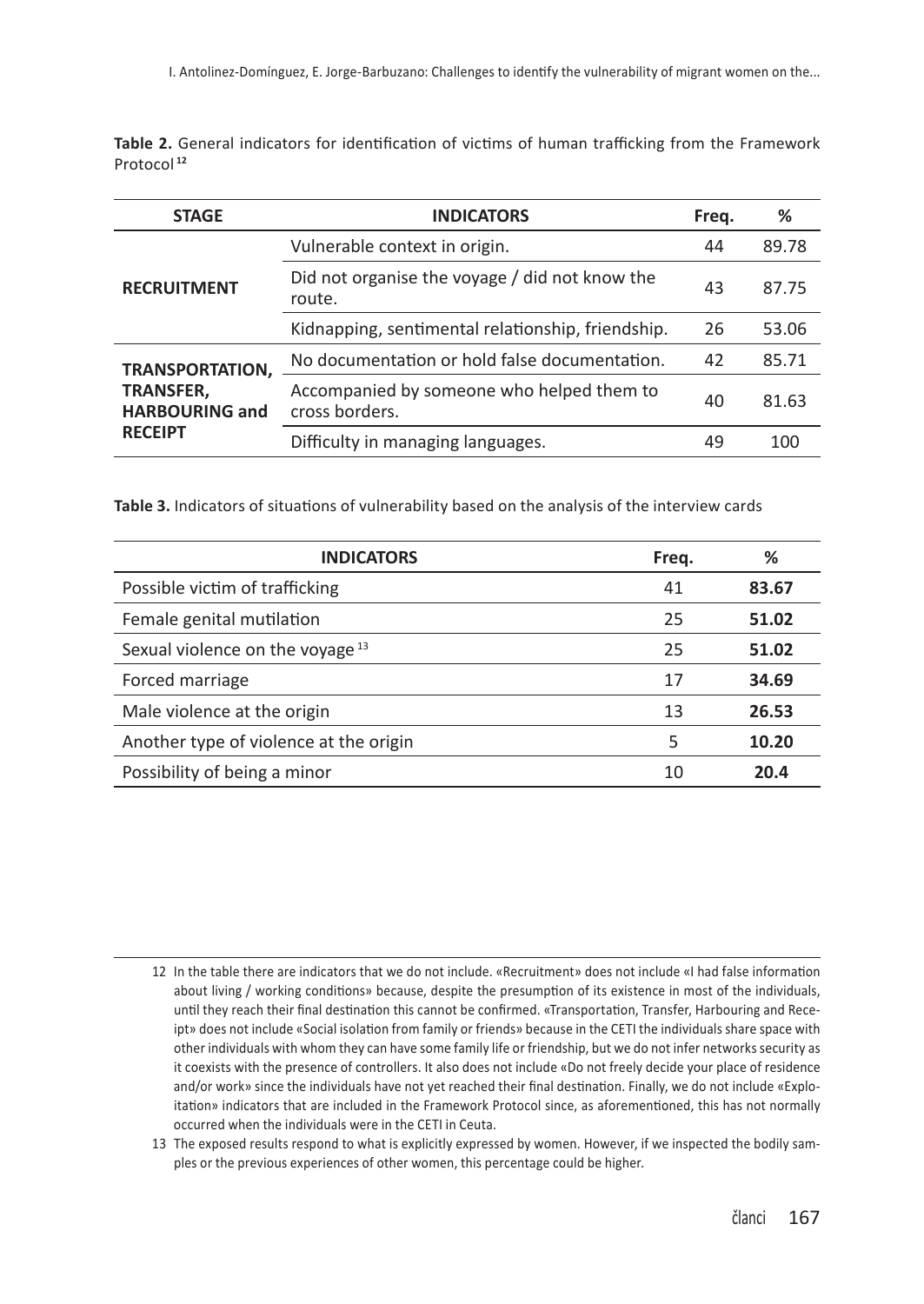# **The multiple situations of vulnerability in the studied cases in the CETI in Ceuta**

The analysis of the information produced in the interview cards yields results that are consistent with the purpose of the design, that is, the detection of indicators for identification of victims of human trafficking. Of the 49 women who were interviewed, 83.67% presented indicators related to both «Recruitment» and «Transportation» in their biographical narratives, but «Exploitation» was impossible to record since it had not yet occurred.

Starting with the indicators of «Recruitment», 89.78% come from an origin with a context of vulnerability, as can be seen in the data in Table 1 where economic impoverishment is one of the most important reasonsfor getting out of their region of origin. In addition, 67.33% represent the bulk of women with no education or with primary education, with de-schooling and illiteracy being a clear risk factor for recruitment in human trafficking, as Tuwor and Sossou (2008) note for the cases of Ghana, Nigeria and Togo. Finally, regarding the early ages in their migration process it is noteworthy that the majority (67.34%) are between 18 and 24 years of age and 20.04% are suspected of being younger, which is consistent with the study undertaken by Omorodion (2009) in the area of Benin City in Nigeria, and that of García de Diego (2010) regarding unaccompanied minors, or the results of Hadjab (2017) on the new generations of migrants in Spain.

Secondly, following the «recruitment» indicators, 87.75% of participants note that they themselves have not organised the trip, or that they ignored the places that they passed through. The most common allusions refer to having little information about the route, the fact of going blindfolded or, simply not remembering the route on which they travelled. As for the way out of the country, more than half (53.06%) of the participants note the figure of a boyfriend, a friend of the family or other person, thanks to whom they began the trip and continued to have a presence during the transfer, but disappearing from the narratives of the study participants once they arrived in Morocco. One of the young women, who claimed to be from Malawi, points out: "My uncle left me the money to travel and a friend of his took care of me on the way to Morocco although he could not prevent me from being raped".

Those participants who reported to have left their country alone (23 cases), did so using family money, or with their own money and/through working, although they did not know the route and several note the presence of a person who accompanied them during the trip. Of these women, some whose origin was Guinea Conakry (10 cases) show several recurring stories: having paid for their trip by making hair braids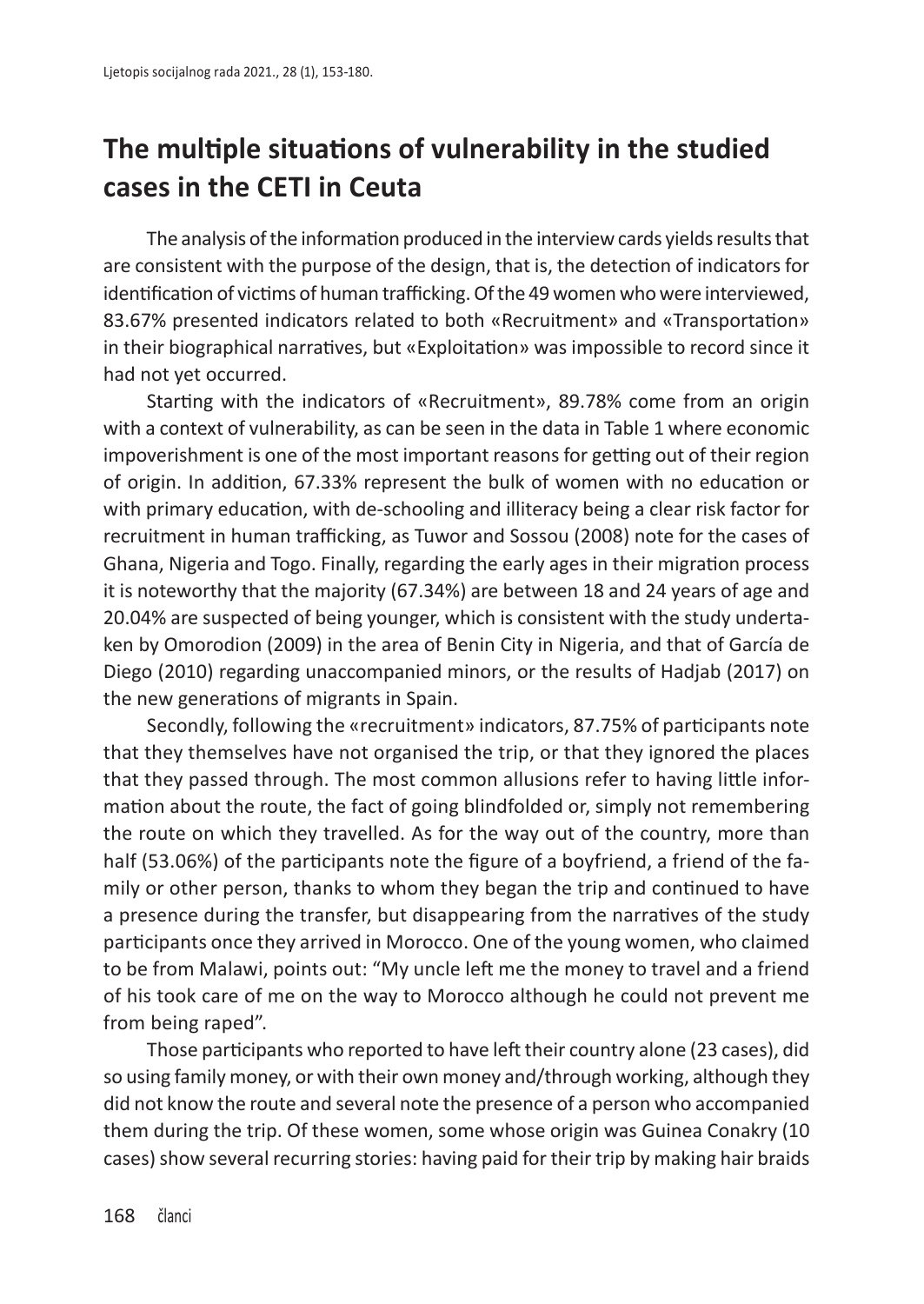or by asking for money along the way. These repeated accounts could be interpreted as a proposal of «constructed story» by the trafficking network, since it is unlikely that they would be able to make money in this manner in such a short time. Some of the participants note that once they made it to Morocco, they then made a living by cleaning houses. Finally, there is only one case of a woman, of Syrian origin, who notes that she was accompanied during the voyage by a direct family relative, her brother.

In relation to the above, but pointing to the indicators which are more related to «transportation, transfer, harbouring and receipt», 42 of the participants were lacking documentation, having lost it, or they were travelling without a passport, but with some documentation that they referred to as a student or identity card or, simply, with some false documentation that was provided by a person who had helped them to travel. This figure of some assistant along the route appears in a large number of explanations (81.6%) provided by the participants, from the origin or during border crossings, and also taking different forms. For example, in the case of two of the women (a Guinean and one woman who claimed to be from Sudan), they mention men with whom they had sex in exchange for the payment of the border crossing, food or money. The young woman who claimed to be Sudanese explains it like this: "In Algeria they raped me and gave me some money. They hit you and if you don't want to, they can kill you".

However, in general terms, the most common of explanations is to find another of the possible «constructed stories» within their narratives, by which an unknown man, upon seeing her sorrowful weeping, helps her on the trip. In smaller numbers, some participants mention a family friend or a neighbour who accompanied them from their origin or helped them financially. One of the most remarkable factsin the stories of four participants is the reference to a Nigerian male who took them from Guinea to Morocco, and then urged them to take up prostitution. Further, the Nigerian male was demanding the payment of a debt under threat to the family of the study participants, and such cases are clearly marked as being human trafficking. Finally, one of the participants claimed to have travelled with her boyfriend after escaping from a forced marriage in Guinea Conakry, with the boyfriend managing the entire voyage. Finally, most of the women (61.22%) recognised the existence of someone who was waiting for them at their target destination, with the most referenced locations being Madrid, Barcelona and Bilbao in Spain, or France.

Another of the indicators that were included in the Framework Protocol is the difficulty of handling the local language when the individual is at the destination location for a long period of time. This is self evident, considering that all of the study participants were newly arrived on the Spanish territory. It is noteworthy that one young woman from Guinea had difficulties in expressing herself in the colonial language of French of her country of origin.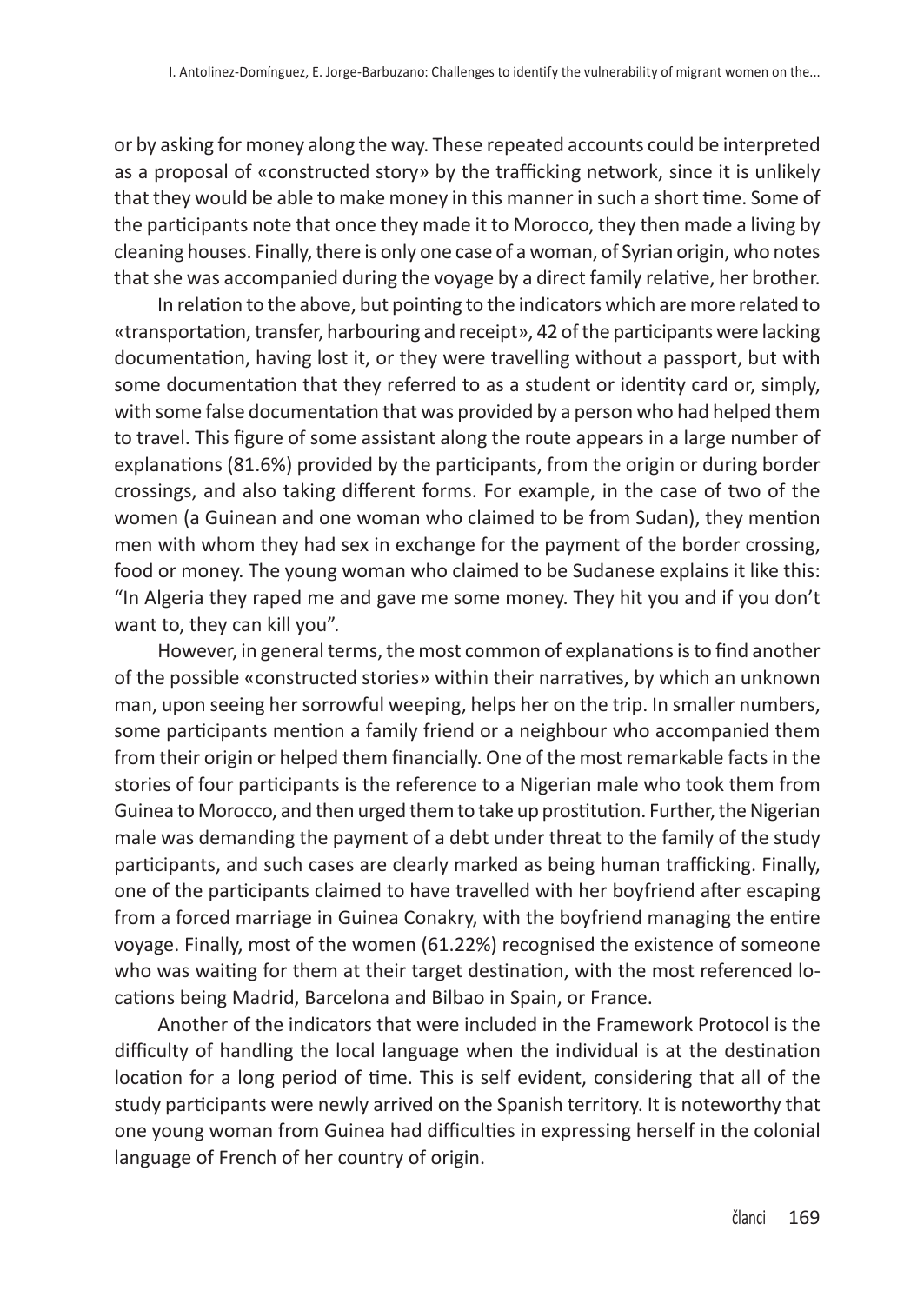Finally, we highlight other indicators that are of importance in the present study, although they do not appear as such in the Framework Protocol. On the one hand, some of the women (20.40%) noted their origin as being from an Anglophone country such as Malawi, Sudan, Liberia, Kenya and Eritrea (Table 1). Given the experience of the facilitator in Nigerian human trafficking together with a sound knowledge of Nigerian cultural traits, it was possible to find discursive signs that pointed to a high possibility of being women of that nationality, such as the use of the language or the allusion to foods that are typical of the region. In Spain, out of a total of 366 women who were identified as victims of trafficking in 2017., 212 had Nigerian nationality (State Attorney General's Office, 2017.). Moreover, Nigerian nationality was the second nationality of victims of trafficking for sexual exploitation purposes at the European level (EUROSTAT, 2016). This fact clearly places individuals of Nigerian nationality at risk in the detection of trafficking situations, as already reflected in several studies at the European level (Carling, 2006; Campana, 2015; Mai, 2016). On the other hand, of the 49 women who were interviewed, it was suspected that 3 of those women might be exercising the role of «controlling». That is, it appears on the networks with the highest share of power entrusted with the control of young women so that they do not flee or give information to the police (Women's Link Worldwide, 2014). These women were waiting for the youngest females, they wanted to enter the interviews, when the interviewee was leaving the interview and saw the «controller», the interviewee then lowered her head and walked behind her, etc.

In addition to the indicators for identification of victims of human trafficking that are presented in this paper, one of the results of the greatest interest in the use of this biographical narrative file was the fact that the questioning related to the health status of the study participant allowed the interview to gradually include indicators that were not previously designed. This is the case with female genital mutilation (experienced by more than half of women in this study); having fled before or living in a forced marriage (almost 35%) or having suffered sexist or other violence at their origin (almost 37% among them). These data could be even greater in size and relevance, since in the first interviews they were not taken into account and no specific question was asked about them.

Thus, the first stories about the continuous infections in the genital part or the pain when having sex when asked about the state of their body at the source, on the journey or at the time of the interview, permitted the participants to talk about the reasons, that is, the female genital mutilation. Another issue of relevance, as aforementioned, was precisely the importance of the reason for leaving the country in relation to the flight before a forced marriage (14 cases). Finally, 18 women report having experienced sexist violence at the source (physical aggres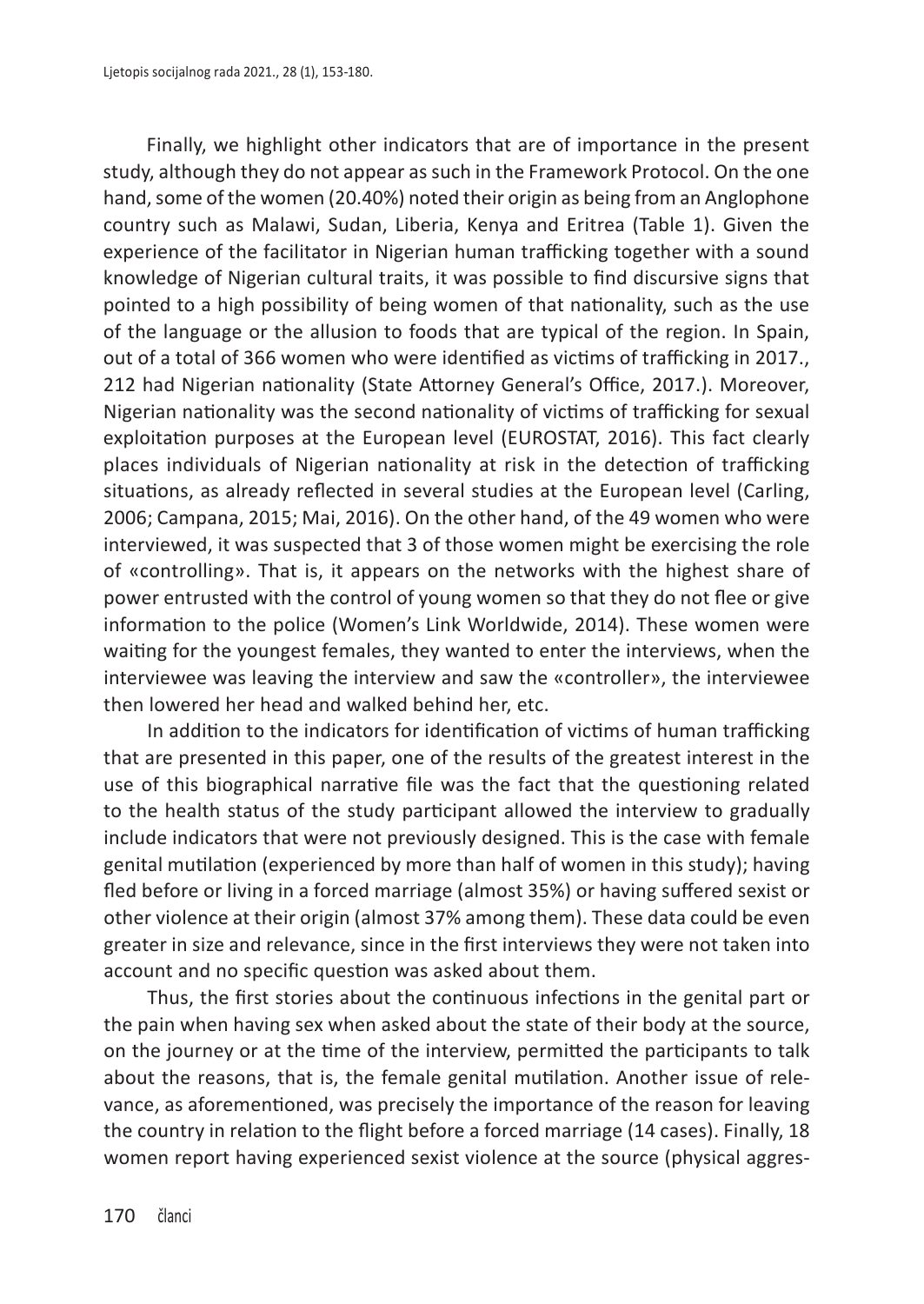sions and sexual rapes) or other types of violence by a family member, usually the father's new wife.

All of them are factors that, as evidenced by previous studies (Miguel, 2016, Goldberg, 2018), could be key factors when arguing a petition for international protection based on gender. However, as Clarence (2017) notes regarding the case of the United Kingdom or as Lesselier (2017) notesfor France, it remains a challenge in the asylum procedures themselves. In this case, however, they allowed us to improve the proposal for establishing a record and adding new indicators that could make a proposal for a more comprehensive detection of states of vulnerability. Indeed, in addition to diagnosing these cases as being highly vulnerable, it would lead to the subsequent transfer to a specialised NGO where the individual could apply for asylum, provided the woman considers it so.

A final indicator of interest that emerged from this study was one of the most referenced issues in the literature on African migrations to Europe, that is, the aggressions against women along the migration route. Half of the study participants (51.02%) note having experienced sexual violence on the journey in exchange for money or food; with abuse of power by the guide; or with direct violations, as is the case with 17 of the participants. These data are especially significant because of the taboo regarding the Muslim population, as was the case regarding the majority of young Guinean participants. One of these 25-year-old women noted the role of sexual assault at the different border crossings: «they rape you and then they let you cross the border». Another of the participants, also Guinean, noted the special harshness and violence of these violations: «Three men appeared. I put up a fight, but they beat me with a stick until I was unconscious. I lost some of my teeth and I almost lost an eye». Another participant witnessed the murder of a friend who attempted to defend her. Finally, it is particularly noteworthy that several noted Maghnia (border of Algeria with Morocco) as being one of the places where standardised aggressions are practiced. Maghnia is noted in several studies as an enclave of systematic human rights violations (Laacher, 2010; Euro-Mediterranean Human Rights Network, 2013; Bacheletet, 2018; Jorge and Antolinez, 2018).

The consequences for physical and psychological health are clear and some examples reflected in the literature are abortions using poisoned pills, alcohol or herbs; beating or cutting; extreme infection; birth in the forest or in contexts of poor health; or with more emphasis on emotions, the high rate regarding the presence of permanent fear in their discourses, as already described by the studies of Doctors Without Borders (2010, 2013).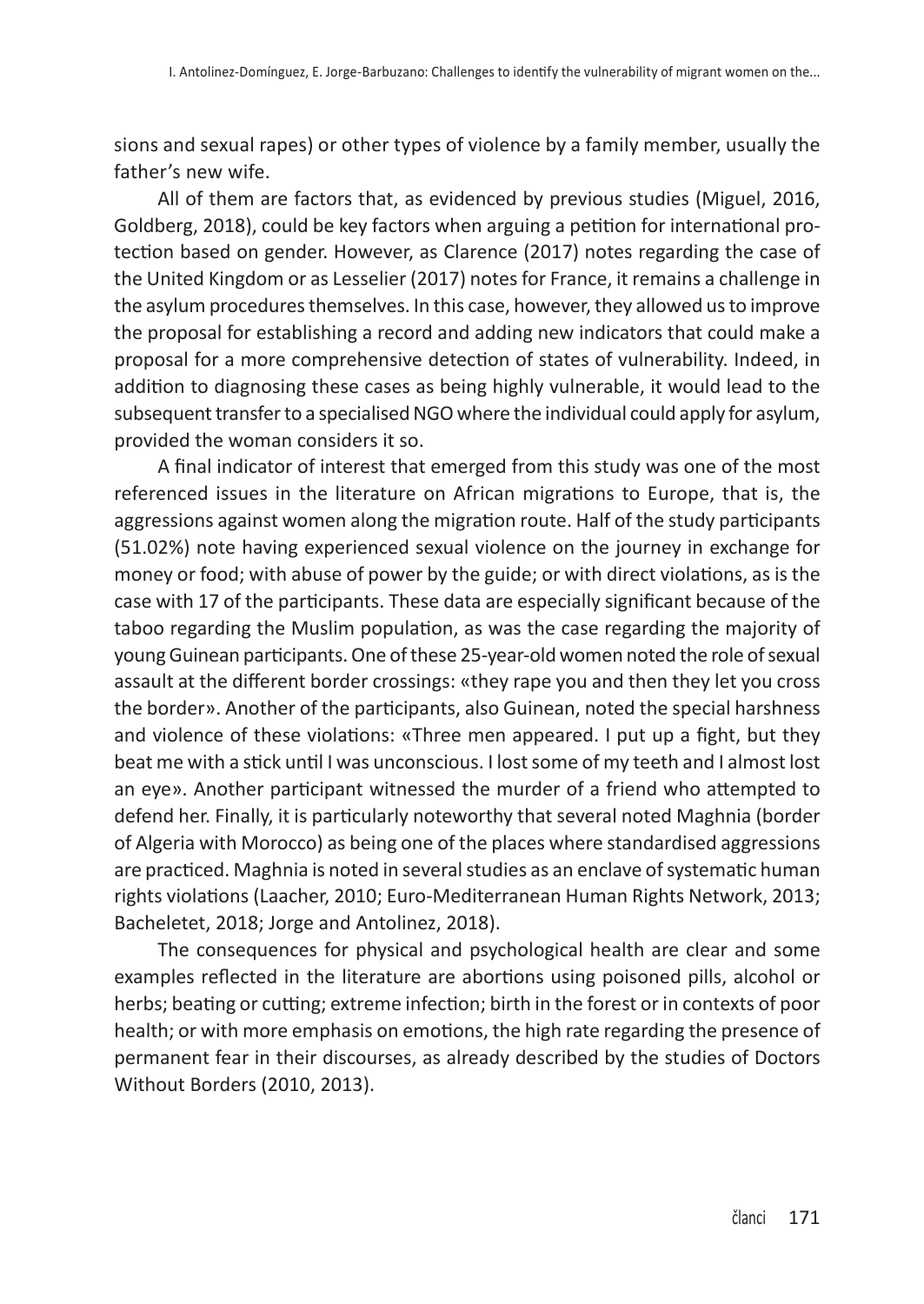# **The contribution of biographical narratives concerning care and integral health for the detection of situations of vulnerability**

Out of the 49 reports that were made, 40 indicated a favourable detection regarding individualsin a situation of high vulnerability. These reports were composed of a set of pictograms, words, simple phrases, lifelines and outlines of women who were admitted to both the management of the CETI and the Law Enforcements, and they caused the transfer of the said women to specialised centres where they were able to begin the processes of restoration. The speech constraints that have already been discussed in this paper make this a particularly remarkable result in terms of the development of intervention techniques that avoid the secondary victimisation that is so prominent in intervention processes with the groups that have suffered profound damage in their lives (Beristain, 1999; Orth, 2002; Calle, 2004).

We identify the work that has been undertaken in the present study, therefore, within a model of critical and humanistic intervention (Viscarret, 2011), that addresses the person as a complete human being under conditions of oppression. Similarly, this work promotes a comprehensive intervention for the protection of the person against these conditions of structural inequality. In this sense, from the humanist model (Rogers, 1995), the intervention proposal, although it has been limited in time, has been based at all times on the utmost respect for the person, allowing the file to narrate what the woman considered, without forcing her to give specific information that could cause the aforementioned secondary victimization. In this way, taking into account the constraining context that the CETI may be, we are committed to recognizing the agency of the participating women who freely decide and choose, as they have well demonstrated throughout their migration process. This decision framework could also be observed even in the development of the interviews where there were issuesthatsome decided not to talk about and others did want to address. On the other hand, from the critical model (Morley and Macfarlane, 2011), a fundamental form of oppression in the cases of this study is patriarchy itself. This, as a system of domination, places women in conditions of greater vulnerability both in origin, journey and destination due to their own gender condition, and we have reflected this when addressing human trafficking or the various reasons for requesting asylum.

On the other hand, we place the methodology that we have used within the various diagnostic tools that are developed within the framework of social casework. In close relationship with other techniques such as biograms or timelines, we consider that this tool shows a specific contribution in terms of intervention regarding: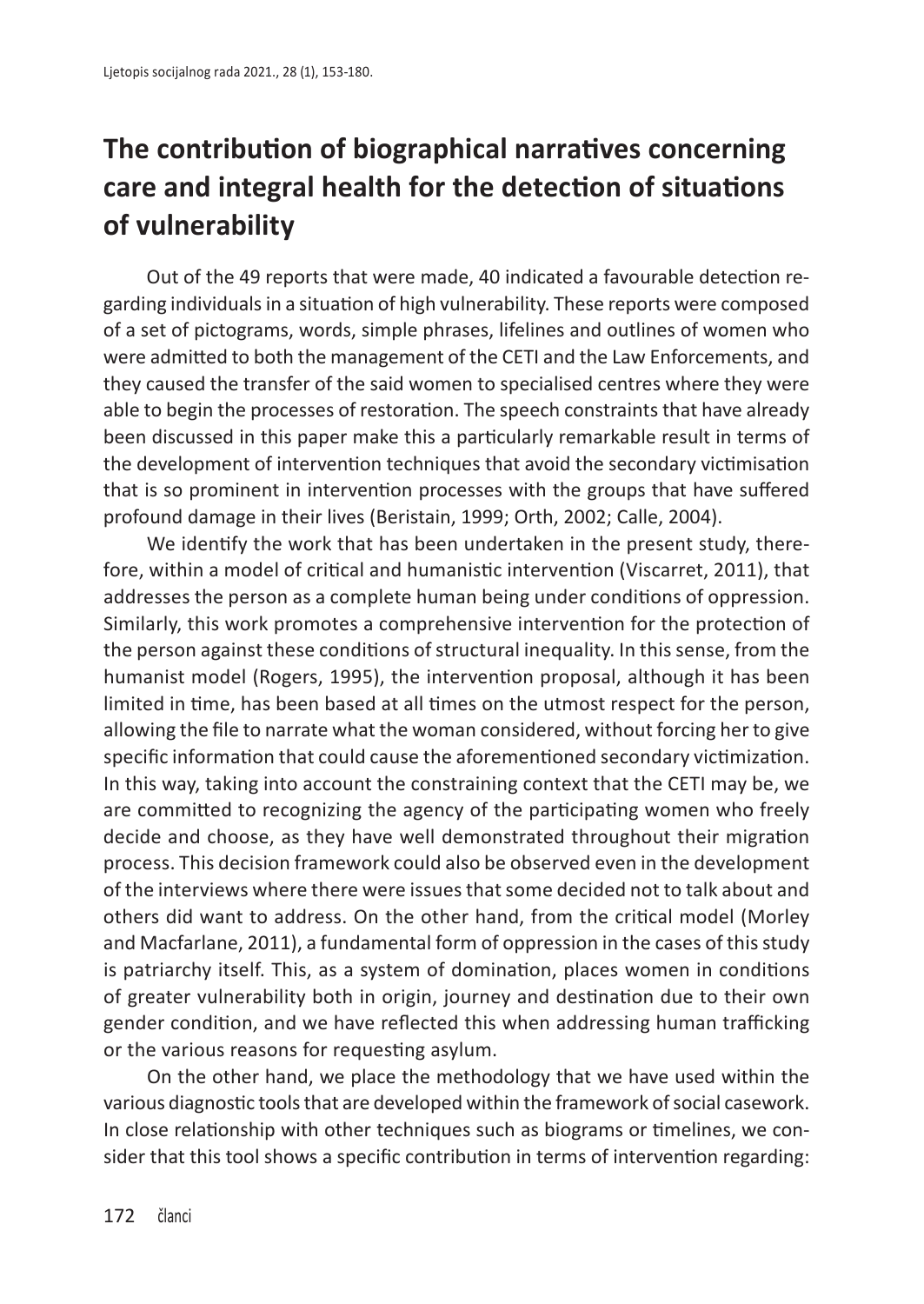- a) The use of creative language as the basic proposal for use in the interview in this case. We propose adapting the intervention methodology, using imagination with respect to the diverse contexts and processes of the individual (Eisner, 2005). A broad communicative expression is also defended from the artistic tools and which, in this case, is articulated in the use of verbal language (oral and written) and visual narratives(pictograms and drawings).
- b) The incarnated language where lived bodies and relational emotions are fundamental constituents of the multidimensional meanings of life experiences. In contrast to modern scientific objectivity, the «situated knowledge» that is generated by the protagonist is promoted in this form of intervention (Haraway, 1991). Further, it is encouraged that the person scrutinises, voluntarily and as far as she/he decides, in her/his memory and in everything that is in her/his body to locate the lived experiences from a positive perspective.
- c) Lastly and importantly, the transversal approach to care that allows us to bring attention to an ethical commitment (Gilligan, 1985) whereby, on the one hand, the generation of spaces of trust, anonymity and security are a priority, and on the other hand, there is contemplation of the accompaniment towards the broad recovery processes of women. Finally, it is proposed that women's biographical narratives should be told from a perspective of care, rather than from perspectives of harm and human trafficking. It is the responsibility of the facilitator to detect in these accounts the indicators of human trafficking or any other situation(s) of vulnerability. Not only have we used this long pathway for intervention as a form of protection against the threats that women receive, we have also intended that this discursive action serves as a system of support in their process of restoration after everything that they have experienced. One must remember that at the end of this process of narration from the perspectives of health and care, it is planned to transfer to the medical team those important points that the woman wishes to discuss so that she can be treated. It is noteworthy that the health personnel must attend in an appropriate manner to the embodied demands and needs.

#### **LIMITATIONS OF THIS STUDY**

The main limitation of this study has been our access to a sample of a bounded population with profiles that have been previously determined by us, but those profiles have not allowed access to the diversity of the population that resided in the CETI in Ceuta in 2016. In that year, 2,412 individuals passed through the institution, out of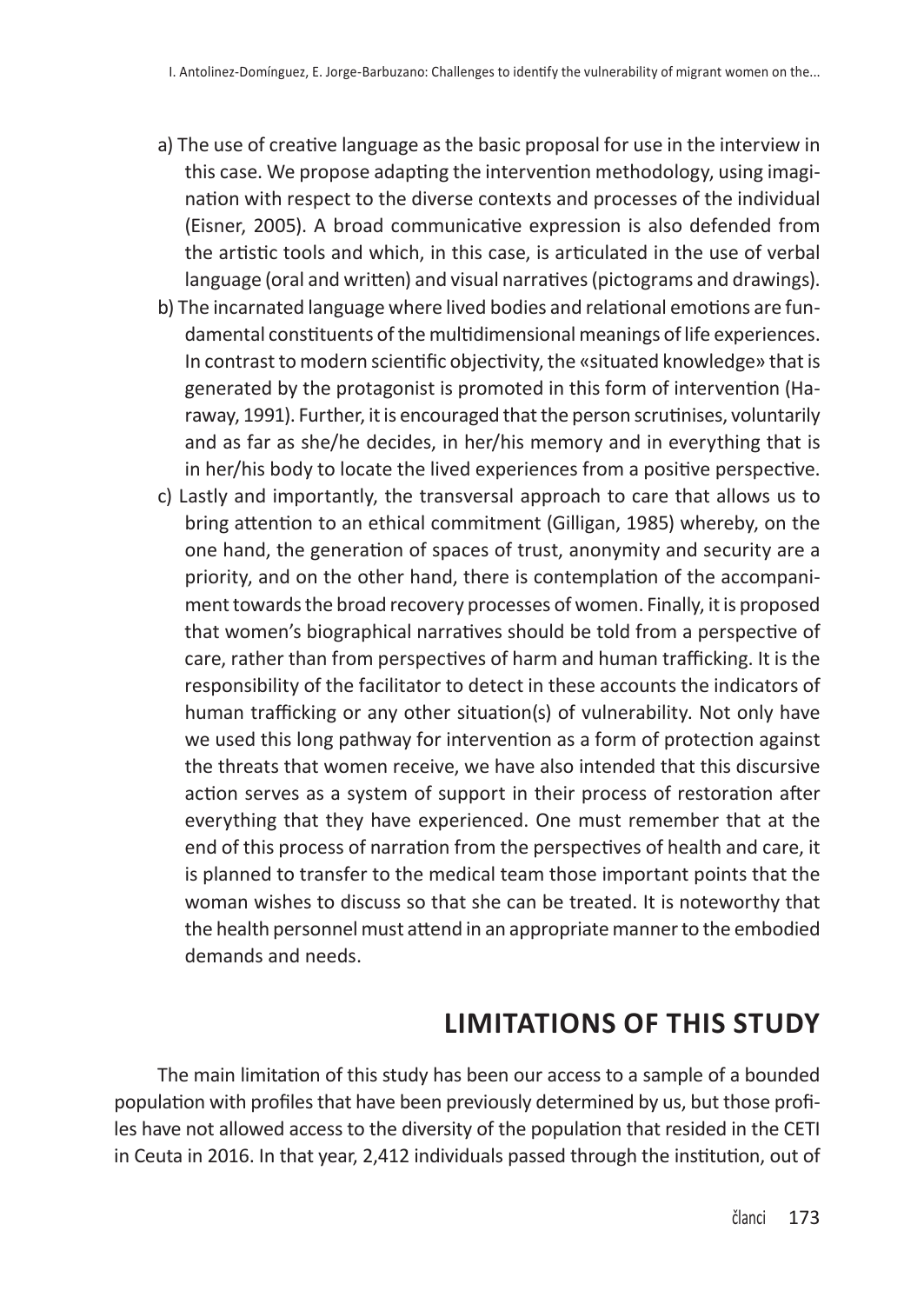which 1,898 were sub-Saharan in origin and 514 were Algerian in origin (APDHA, 2017). According to CEAR (2017), around 5% of the said resident population were women, being a variable figure that depends upon the year and the period within a particular year. Thissample of 49 women, whose profiles are shown in Table 1, has not had claims of representativeness nor has it been an intentional sample since, as aforementioned, it has been derived from the commencement and development of this work.

On the other hand, we note as a limitation the time that was made available for conducting the interviews that have been the empirical basis of the material for the analysis. However, we also do recognise that this time limitation is what has allowed us to design our specific diagnostic sheet. Both for the intervention and for the research process itself, we aimed at compensating for this limitation with the triangulation of the information based on the methodological proposal itself, as well as the networking with both the technical team and the medical team of the CETI, and the staff of the NGOs that work in the centre, in order to be capable of corroborating their detections and reasons.

#### **CONCLUSION**

From the results of the present study, we present three conclusions of interest. Firstly, we reinforce the idea that focusing our detection work on a type of vulnerability, which in this case wasthe trafficking of human beings, may make other possible circumstances of interest invisible. Addressing other situations such as those that emerged in this study can allow: 1) diversifying the channels in order to initiate the processes of recognition and the defence of the rights of an individual and, 2) the same results confront us with the need for the design of itineraries, models and intervention protocols that take into account the multiplicity of circumstances that are experienced by the individual and, therefore, the diversity of profiles that break the mould of stereotypes.

Secondly, in this work we defend, based on the evidence of the practice carried out, the need for the revision of intervention approaches and techniques, in order to creatively contemplate the use of other forms of narrative production in accordance with the restoration processes; that would recognise and legitimise the lived experience as a carrier of fundamental knowledge in the matter; and that care can be established as a fundamental parameter. Such care, on the one hand, would be aimed at prioritising the protection of the rights of the individual, and on the other hand, such care would confirm the plot of her/his biographical stories, thus avoiding the possibility of re-victimisation. We consider the presented methodological experience in this study as a proposal that can be useful in the face of this challenge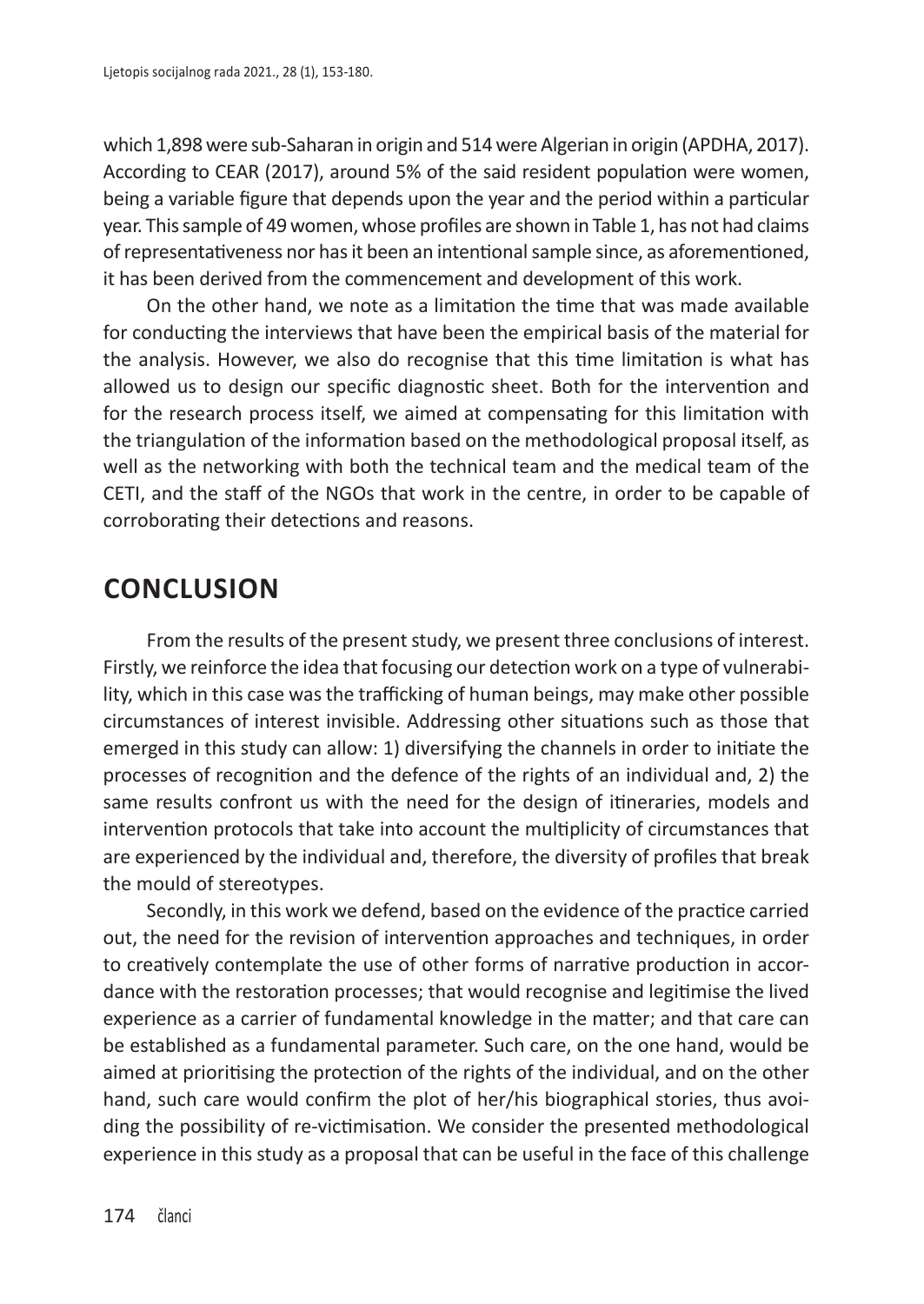in border contexts with individuals in an irregular situation where detection and identification must also be rapid and agile in the face of deportation. Regarding the real-time experiences that show this potential, it is noteworthy that the file containing this methodology is still being used (and is always in the process of adaptation) by the social workers of the CETI in Ceuta who are in charge of the first reception interviews. Likewise, the file has been used in the CIE in Tenerife (Canary Islands; Spanish Autonomous Community) by the NGO Cruz Blanca Foundation and it has been adapted for work with male individuals in the same centre.

Finally, we consider that the present study has two contributions that can be considered to be of some relevance. Firstly, we have been able to generate knowledge from the practice of social intervention which is of great value for the praxis of social work (Caparrós, Carbonero and Raya, 2016). Secondly, we highlight this collaborative work between universities and social organisations, thanks to which access to knowledge on the differentiated reality of migrant women in relation to men has been achieved. This is a challenge for which there is still much academic research to be made in the field of migration on the southern European border, and also regarding the social intervention process itself with respect to that group.

#### *REFERENCES*

- 1. Amnesty International (2015). *Fear and fences. Europe's approach to keeping refugees at bay*. Retrieved from: [https://www.amnesty.org/download/Docu](https://www.amnesty.org/download/Documents/EUR0325442015ENGLISH.PDF)[ments/EUR0325442015ENGLISH.PDF](https://www.amnesty.org/download/Documents/EUR0325442015ENGLISH.PDF) (11.1.2019).
- 2. Amnesty International (2016). *En Tierra de Nadie. La situación de las personas refugiadas y migrantes en Ceuta y Melilla* (In No crops of nobody. The situation of refugees and migrants in Ceuta and Melilla). Retrieved from: [https://](https://www.es.amnesty.org/uploads/media/Informe-Ceuta-y-Melilla_FINAL-1.pdf) [www.es.amnesty.org/uploads/media/Informe-Ceuta-y-Melilla\\_FINAL-1.pdf](https://www.es.amnesty.org/uploads/media/Informe-Ceuta-y-Melilla_FINAL-1.pdf) (4.4.2019).
- 3. Antolinez, I.&Jorge, E.(2018).Migrantwomen and human trafficking for purpose of sexual exploitation on Europe's southern frontier: A proposal for methodology in action research. In Bermúdez-Figueroa, E. & Roca, B. (eds.), *Andalusia. History, society and diversity*. New Haupage: Nova Science Publishers, 231-256.
- 4. APDHA (2016, 2017, 2018, 2019). *Derechos Humanos en la Frontera Sur*[Human rights on the southern border]. Retrieved from: www.apdha.org/category/ seccion/informes. (2/11/2018).
- 5. Bachelet, S. (2018). 'Wasting mbeng': Adventure and trust amongst sub-Saharan migrantsin Morocco. *Ethnos,* 849-866. [https://doi.org/10.1080/00141844.201](https://doi.org/10.1080/00141844.2018.1537298) [8.1537298](https://doi.org/10.1080/00141844.2018.1537298).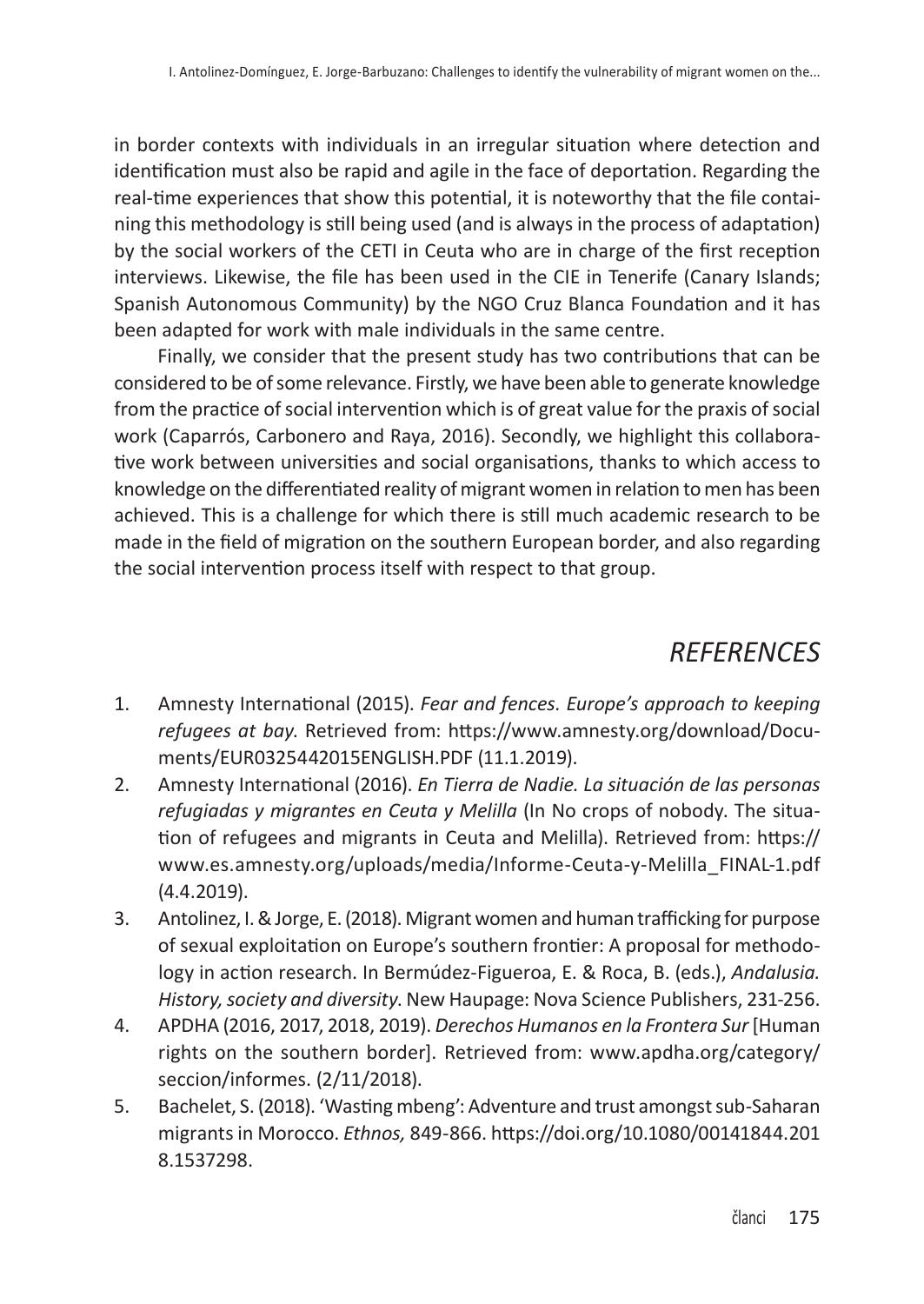- 6. Baylos, A.(2015).Desigualdad, vulnerabilidad y precariedad en el análisisjurídico de género [Inequality, vulnerability and precariousness in the legal analysis of gender]. *Revista de Derecho Social*, 72, 43-57.
- 7. Beristain, A. (1999). *Criminología y Victimología* [Criminology and victimology]. Colombia: Leyer.
- 8. Calle, S. (2004). *Consideraciones sobre la victimización secundaria en la atención social a las víctimas de la violencia de género* [Considerations on secondary victimization in social care for victims of gender violence]. Barcelona: Ayuntamiento de l'Hospitalet de Llobregat.
- 9. Campana, P. (2016). The structure of human trafficking: Lifting the bonnet on a Nigerian transnational network. *The British Journal of Criminology*, 56 (1), 68–86. [https://doi.org/10.1093/bjc/azv027.](https://doi.org/10.1093/bjc/azv027)
- 10. Caparrós, N., Carbonero, D. & Raya, E. (2016). Construir conocimiento desde la práctica: Ejemplos de sistematización en Trabajo Social [Build knowledge from practice: Examples of systematization in social work]. *Interacción y Perspectiva*, 7 (1), 61-79.
- 11. Carling, J. (2006). *Migration, human smuggling and trafficking from nigeria to europe*. Volume, 23. International Organization for Migration.
- 12. CEAR (2014). *El camino sin fin: Huellas de las mujeres en la frontera sur. Informe de la misión de observación de derechos humanos*[The endlessroad: Women's footprints on the southern border. Human rights observation mission report]. Retrieved from: [https://www.cear-euskadi.org/wp-content/uploads/Infor](https://www.cear-euskadi.org/wp-content/uploads/Informe-Melilla-cast.pdf)[me-Melilla-cast.pdf](https://www.cear-euskadi.org/wp-content/uploads/Informe-Melilla-cast.pdf) . (03.06.2019).
- 13. CEAR (2017). *Refugiados y migrantes en España. Los muros invisibles tras la frontera sur* [Refugees and migrants in Spain. The invisible walls behind the southern border]. Retrieved from: [www.cera.es/wp-content/uploads/2017/06/](http://www.cera.es/wp-content/uploads/2017/06/Informe-Anual-CEAR-2017.pdf) [Informe-Anual-CEAR-2017.pdf](http://www.cera.es/wp-content/uploads/2017/06/Informe-Anual-CEAR-2017.pdf) . (03.06.2019.).
- 14. Charmaz, K. (2005). Grounded theory in the 21st Century. In: Denzin, N. K. & Lincoln, Y. S. (eds.), *The SAGE handbook of qualitative research*. London: Sage Publication, 507-535.
- 15. Clarence, E. (2017). Ignored and isolated: Women and asylum policy in the United Kingdom. In: Freedman, J. (ed.), *Gender and insecurity migrant women in Europe*. London: Routledge, 19-34.
- 16. Conseil National des Droits de l'Homme (2013). *Extranjeros y derechos humanos en Marruecos para una política migratoria y de asilo radicalmente nueva* [Foreigners and human rights in Morocco for a radically new immigration and asylum policy]. Retrieved from: [https://www.cndh.ma/sites/default/files/](https://www.cndh.ma/sites/default/files/cndh_-_immigration_esp-.pdf) [cndh\\_-\\_immigration\\_esp-.pdf](https://www.cndh.ma/sites/default/files/cndh_-_immigration_esp-.pdf) (05.04.2018.).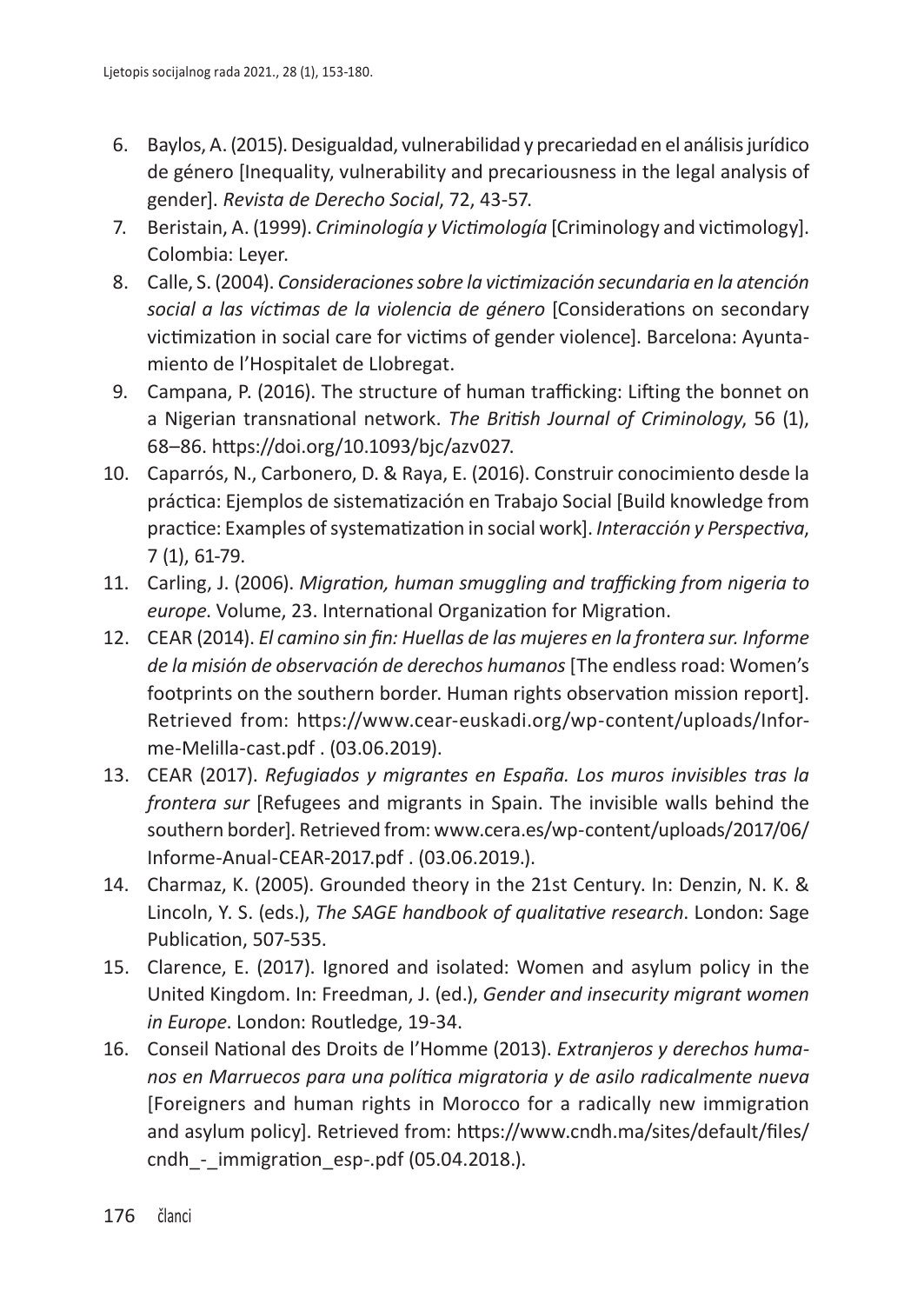- 17. De Haas, H. (2008). *Irregular migration from West Africa to the Maghreb and the European Union: An overview of recent trends*. IOM Report.
- 18. Doctors without borders(2013). *Violence, vulnerability and migration: Blocked at the gates of Europe. A Report on Sub-Saharan migrants in irregular situation in Morocco*. MSF Report.
- 19. Doctors without borders (2010). *Sexual violence and migration. The hidden reality of Sub-Saharan women trapped in Morocco en route to Europe.* MSF report.
- 20. Eisner, E. W. (2004). *El arte y la creación de la mente: El papel de las artes visuales*  en la transformación de la conciencia [Art and the creation of the mind: the role of visual arts in the transformation of consciousness]. Barcelona: Paidós.
- 21. Euro-Mediterranean Human Rights Network (2013). *Maghnia: Crossing the uncrossable border – mission report on the vulnerability of Sub-Saharan migrants and refugees at the Algerian- Moroccan border*. Copenhagen: Euro-Mediterranean human rights network.
- 22. EUROSTAT (2016). *Trafficking in human beings in the European Union*. Retrieved from: [https://ec.europa.eu/anti-trafficking/sites/antitrafficking/files/situatio](https://ec.europa.eu/anti-trafficking/sites/antitrafficking/files/situational_report_trafficking_in_human_beings-_europol.pdf)nal report trafficking in human beings- europol.pdf (10.10.2018.).
- 23. Fineman, M.A. (2010). The vulnerable subject and the responsive state. *Emory Law Journal*, 60 (2), 251-275.
- 24. Frelick, B.; Kysel, I.M. & Podkul, J. (2016). The impact of externalization of migration controls on the rights of asylum seekers and other migrants. *Journal on Migration and Human Security*, 4 (4), 190-220.
- 25. García de Diego, M. J. (2010). «Bajo el casco de Hades»: Menores migrantes no acompañadas como posibles víctimas de trata y su triple invisibilización [‹‹Under the helmet of Hades››: Unaccompanied migrant children as possible victims of trafficking and their triple invisibility]. *Migraciones*, 28, 199-223.
- 26. Gibbs, G. (2012). *El análisis de datos cualitativos en investigación cualitativa* [The analysis of qualitative data in qualitative research]. Madrid: Morata.
- 27. Gilligan, C. (1985). *La moral y la teoría: Psicología del desarrollo femenino* (Morality and theory: Psychology of female development). México: Fondo de Cultura Económica.
- 28. Goldberg, P. (2018). Where in the world is safety for me? Women fleeing gender-based persecution. In: Peters, J.S. & Wolper, A. (eds.), *Women's Rights, Human Rights: International Feminist Perspectives*. New York and London: Routledge, 345-355.
- 29. Hadjab,H. (2017). *Las nuevas generaciones de personas menores migrantes* [The new generations of migrant minors]. Unpublished doctoral thesis. University of Granada.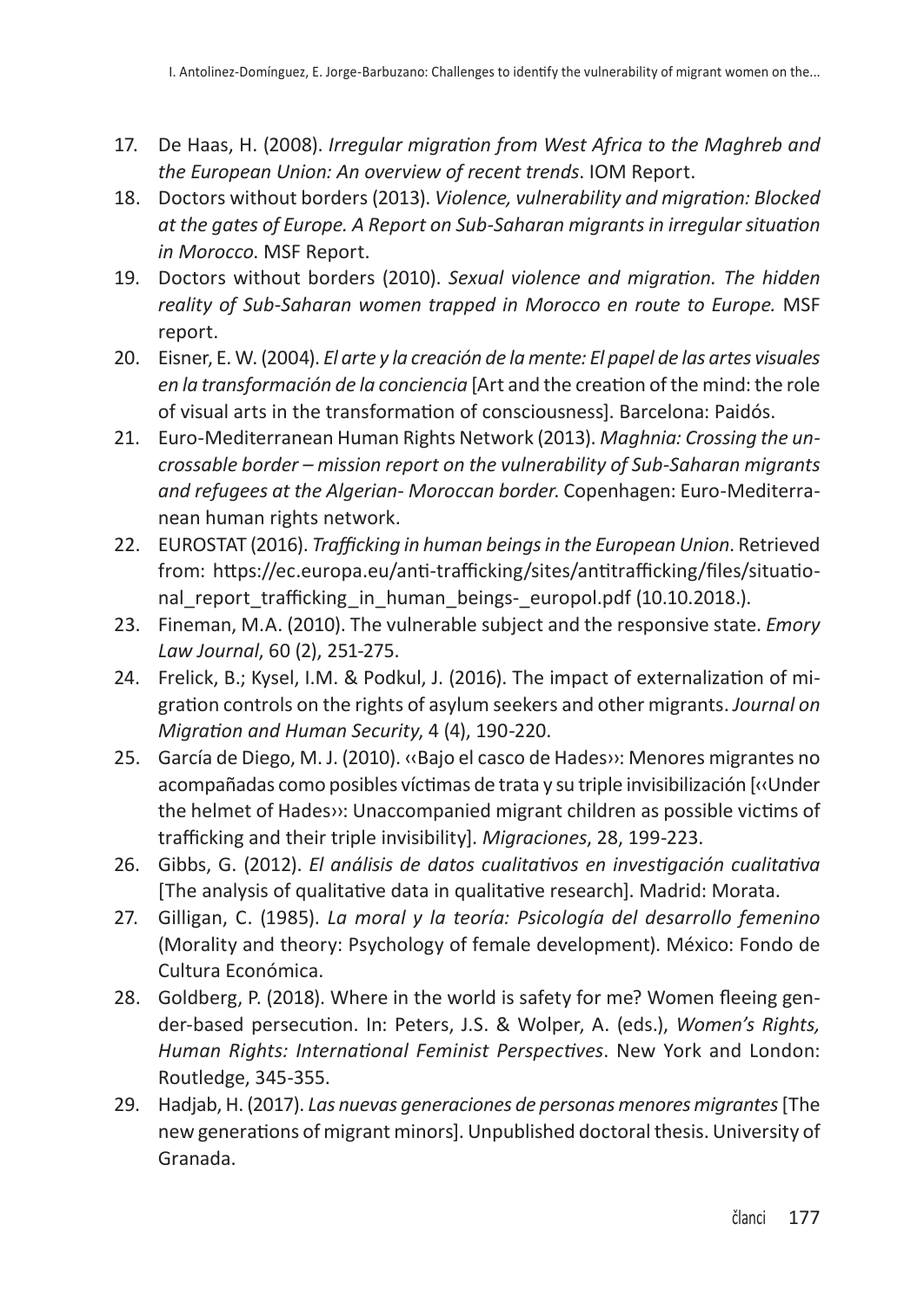- 30. Haraway, D. (1991). *Simians, cyborgs and women: The reinvention of nature*. New York: Routledge.
- 31. Jorge, E. & Antolinez, I. (2018). Rebuscando los miedos fabricados en la ruta migratoria con jóvenes y mujeres nigerianas que cruzan la frontera sur española [Searching for the fears manufactured on the migration route with Nigerian youth and women who cross the southern Spanish border]. In: Cortés, A. & Manjarrez, J. (eds.),*Género, Migraciones y Derechos Humanos*. Barcelona: Bellaterra, 219-317.
- 32. Laacher S. (2010). *Les violences faites aux femmes pendant leur voyage clandestin: Algérie, France, Espagne, Maroc* (Violence against women during their clandestine journey: Algeria, France, Spain, Morocco). Research Paper No. 188, United Nations High Commissioner for Refugees.
- 33. Lesselier, C. (2017). Women migrants and asylum seekers in France: Inequality and dependence. In: Freedman, J. (ed.), *Gender and insecurity: Migrant women in Europe*. London: Routledge, 35-54.
- 34. Mai, N. (2016). 'Too Much Suffering': Understanding the interplay between migration, bounded exploitation and trafficking through Nigerian sex workers experiences. *Sociological Research Online*, *21* (4), 1–14. [https://doi.org/10.5153/](https://doi.org/10.5153/sro.4158) [sro.4158](https://doi.org/10.5153/sro.4158).
- 35. McAdams, D.P. (1993). *The stories we live by: Personal myths and the making of the self*. New York: Guilford Press.
- 36. Migreurop and GADEM (2016). *Ceuta & Melilla. Centros de selección a cielo abierto a las puertas de* África. [Ceuta & Melilla. Opencast selection centers at the gates of Africa]. Retrieved from: [http://www.migreurop.org/IMG/pdf/ceu](http://www.migreurop.org/IMG/pdf/ceuta_melilla_centros_de_seleccion_definitivo_1_.compressed.pdf)ta melilla centros de seleccion definitivo 1 .compressed.pdf (10/02/2017).
- 37. Miguel, C. (2016). *Refugiadas. Una mirada feminista al derecho internacional.*  [Refugees. A feminist look at international law]. Madrid: Catarata.
- 38. Morcillo, J.M., de la Fuente, Y. & Sotomayor, E.M. (2017). Género y procesos de exclusión social en el tránsito entre Marruecos y Andalucía [Gender and social exclusion processesin transit between Morocco and Andalusia]. *Azarbe. Revista Internacional de Trabajo Social y Bienestar*, 6, 27-36.
- 39. Morley, Ch. & Macfarlane, S. (2011). The Nexus between feminism and postmodernism: Still a central concern for critical social work. *British Journal of Social Work*, 1–19. <https://doi.org/10.1093/bjsw/bcr107>.
- 40. Morondo, D. (2016). A new paradigm for equality? Vulnerability as human condition and as a state of defencelessness. *Cuadernos Electrónicos de Filosofía del Derecho*, 34, 205-221. <https://doi.org/10.7203/CEFD.34.8916>.
- 41. Naudé, W. (2010). The determinants of migration from sub-Saharan African countries. *Journal of African Economies, Centre for the Study of African Economies (CSAE),* 19 (3), 330-356.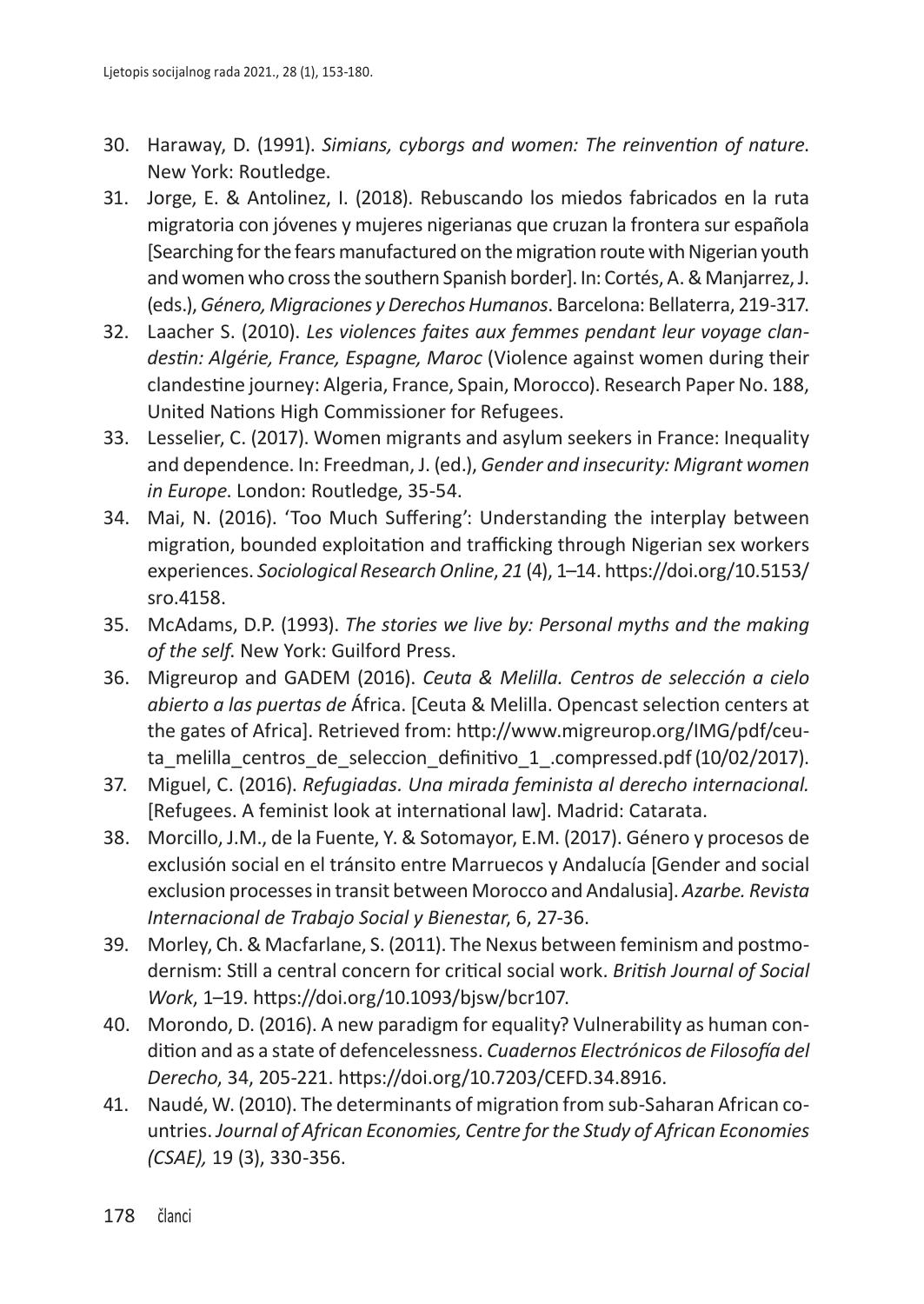- 42. Noddings, N. (1988). An ethic of caring and its implications arrangements. *American Journal of Education*, 96 (2), 215-230.
- 43. Omorodion, F. (2009). Vulnerability of Nigerian secondary school to human sex trafficking in Nigeria. *African Journal of Reproductive Health*, 13(2), 33-48.
- 44. Orth, U. (2002). Secondary victimization of crime victims by criminal proceedings. *Social Justice Research*, 15 (4), 313-325.
- 45. Papageorgiou, V. (2018). *The externalization of European borders*. Research paper No. 23. Center for International Strategic Analyses (KEDISA).
- 46. Rogers, C. (1995). *On becoming a person. A therapist's view of psychotherapy*. Houghton Mifflin Harcourt: Mariner Books.
- 47. Rais, M. (2016). European Union readmission agreements. *Forced Migration Review,* 51. Retrieved from: [http://www.fmreview.org/sites/fmr/files/FMR](http://www.fmreview.org/sites/fmr/files/FMRdownloads/en/destination-europe/rais.pdf)[downloads/en/destination-europe/rais.pdf](http://www.fmreview.org/sites/fmr/files/FMRdownloads/en/destination-europe/rais.pdf) (10.4.2019.).
- 48. Spanish Ombudsman (2012). *La trata de seres humanos en España: víctimas invisibles* [Trafficking in human beingsin Spain: invisible victims]. Madrid: Author.
- 49. Spanish Ombudsman (2016). *Informe Anual 2016*. (Annual Report 2016). Retrieved from: [https://www.defensordelpueblo.es/informe-anual/informe-anu](https://www.defensordelpueblo.es/informe-anual/informe-anual-2016/)[al-2016/](https://www.defensordelpueblo.es/informe-anual/informe-anual-2016/) (2.2.2019.).
- 50. State AttorneyGeneral'sOffice (2017). *Memoria de actividad* [Activitymemory]. Madrid.
- 51. Tuwor, T. & Sossou, M.A. (2008). Gender discrimination and education in West Africa: strategies for maintaining girls in school. *International Journal of Inclusive Education*, 12 (4), 363-379.
- 52. UNHCR (2009).*Guidelines on international protection: Child asylum claims under articles 1(A)2 and 1(F) of the 1951 Convention and/or 1967 Protocol relating to the status of refugees*. Retrieved from: [https://www.refworld.org/docid/4b2f4f6d2.](https://www.refworld.org/docid/4b2f4f6d2.html) [html](https://www.refworld.org/docid/4b2f4f6d2.html) (11.10.2018.).
- 53. Viscarret, J. (2011). *Modelos de intervención en trabajo social* [Models of intervention in social work]. Madrid: Alianza.
- 54. Women's Link Worldwide (2014). *Trafficking of Nigerian Women and Girls: Slavery across Borders and Prejudices*. Retrieved from: [https://www.women](https://www.womenslinkworldwide.org/en/files/1355/trafficking-of-nigerian-women-and-girls-slavery-across-borders-and-prejudices.pdf)[slinkworldwide.org/en/files/1355/trafficking-of-nigerian-women-and-girls-sla](https://www.womenslinkworldwide.org/en/files/1355/trafficking-of-nigerian-women-and-girls-slavery-across-borders-and-prejudices.pdf)[very-across-borders-and-prejudices.pdf](https://www.womenslinkworldwide.org/en/files/1355/trafficking-of-nigerian-women-and-girls-slavery-across-borders-and-prejudices.pdf) (13.3.2019.).